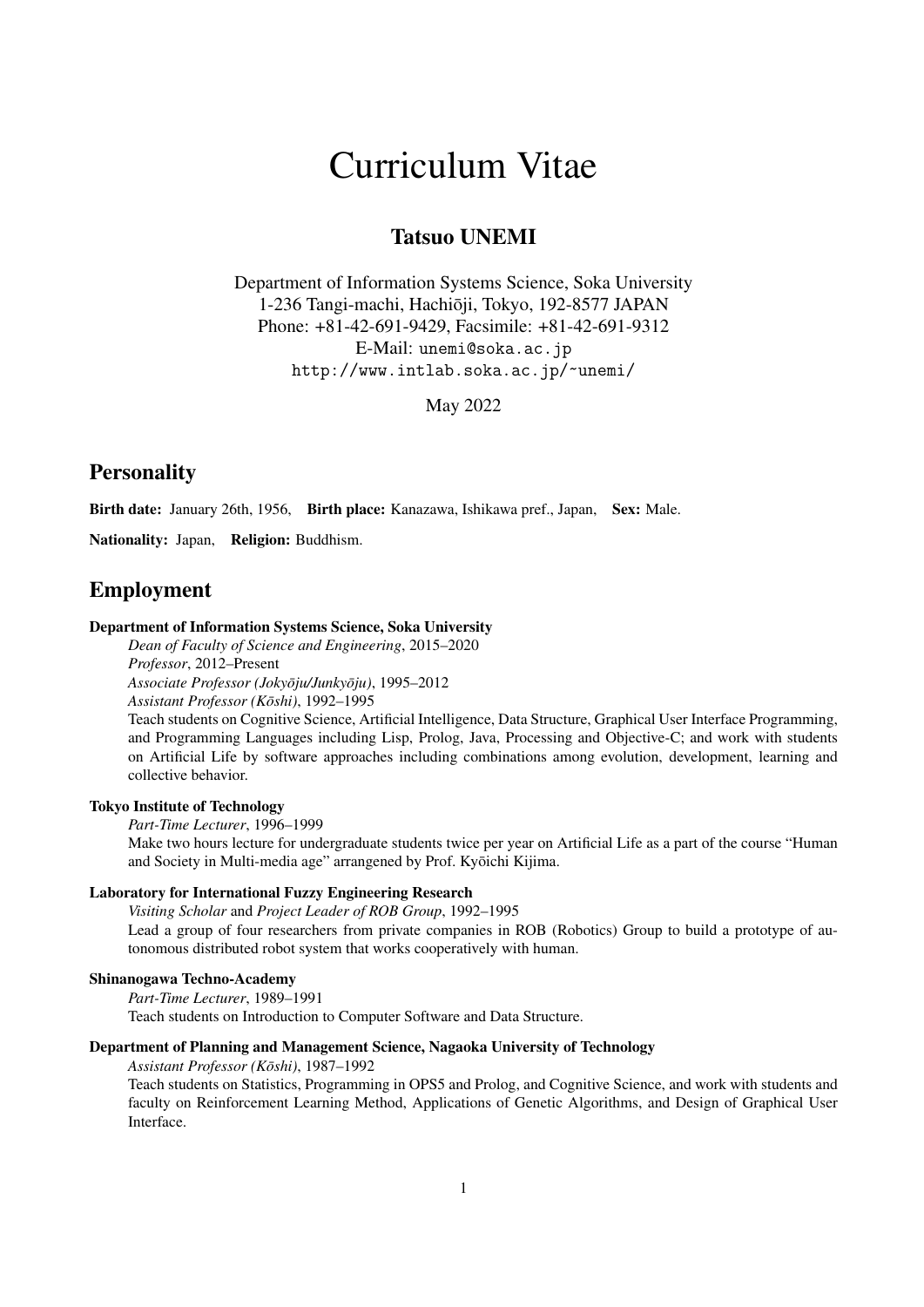# Department of System Sciences, Tokyo Institute of Technology

*Research Associate (Joshu)*, 1981–1987 Work with students and faculty on Knowledge Engineering, Machine Learning, Human Interface, and Programming Tools for Artificial Intelligence.

# Education

Doctor of Engineering 1994, Tokyo Institute of Technology Dissertation: An Instance-based Reinforcement Learning Method and Its Applications to Control and Artificial Life Researches. *(in Japanese)* Advisor: Prof. Shigenobu Kobayashi

- Master of Engineering 1980, Department of System Sciences, Tokyo Institute of Technology Master Thesis: Extension of Extented-LINGOL to N-ary Tree. *(in Japanese)* Advisor: Prof. Atsunobu Ichikawa and Dr. Hozumi Tanaka
- Bachelor of Engineering 1978, Department of Control Engineering, Tokyo Institute of Technology Undergraduate Thesis: A Model of Roamer with Self-learning Function. *(in Japanese)* Advisor: Prof. Atsunobu Ichikawa

# Professional Activities

Committee member of Information Network Center of Soka University Chairman 2014–2015.

### Committee member of Information Center of Soka University Chairman 2004–2013. Vice-chairman 2002–2004.

Chief of Industrial Application Council Society for Instrument and Control Engineers, 2003.

The Council includes four divisions, Fluid Instrument and Control, Instrumentation Technologies, Industrial Systems, and Network Technologies for Instrument and Control.

- Steering committee member of Society for Instrument and Control Engineers Chairman of the councils' conference. 2001–2002.
- Visiting Professor AI Laboratory, Institute for Informatics, University of Zurich, April September, 2000.

### Administrator of Computers and Network

Computer Center of Faculty of Engineering, Soka University 1994–2002 Information Processing Centre, Nagaoka University of Technology, 1987–1992

- Programming Consultant Information Processing Center at Nagatsuda Campus, Tokyo Institute of Technology, 1990– 1992
- Chief of System and Information Council Society for Instrument and Control Engineers, 1997–2000 The Society includes five councils and the Council includes seven divisions, System Engineering, Human Interface, Intelligent Engineering, Neural Networks, Bio-Engineering, Decentralized Autonomous Systems, and Discrete Events Systems.
- Chief of Intelligent Engineering Division Society for Instrument and Control Engineers, 1995–1997

# Working Group Member of Institute for New Generation Computer Technology

Distributed and Cooperative Problem Solving WG, 1987–1988 Foundations of Artificial Intelligence WG, 1986–1990 Application System WG1-2, 1986–1987 Consultation System WG, 1982–1986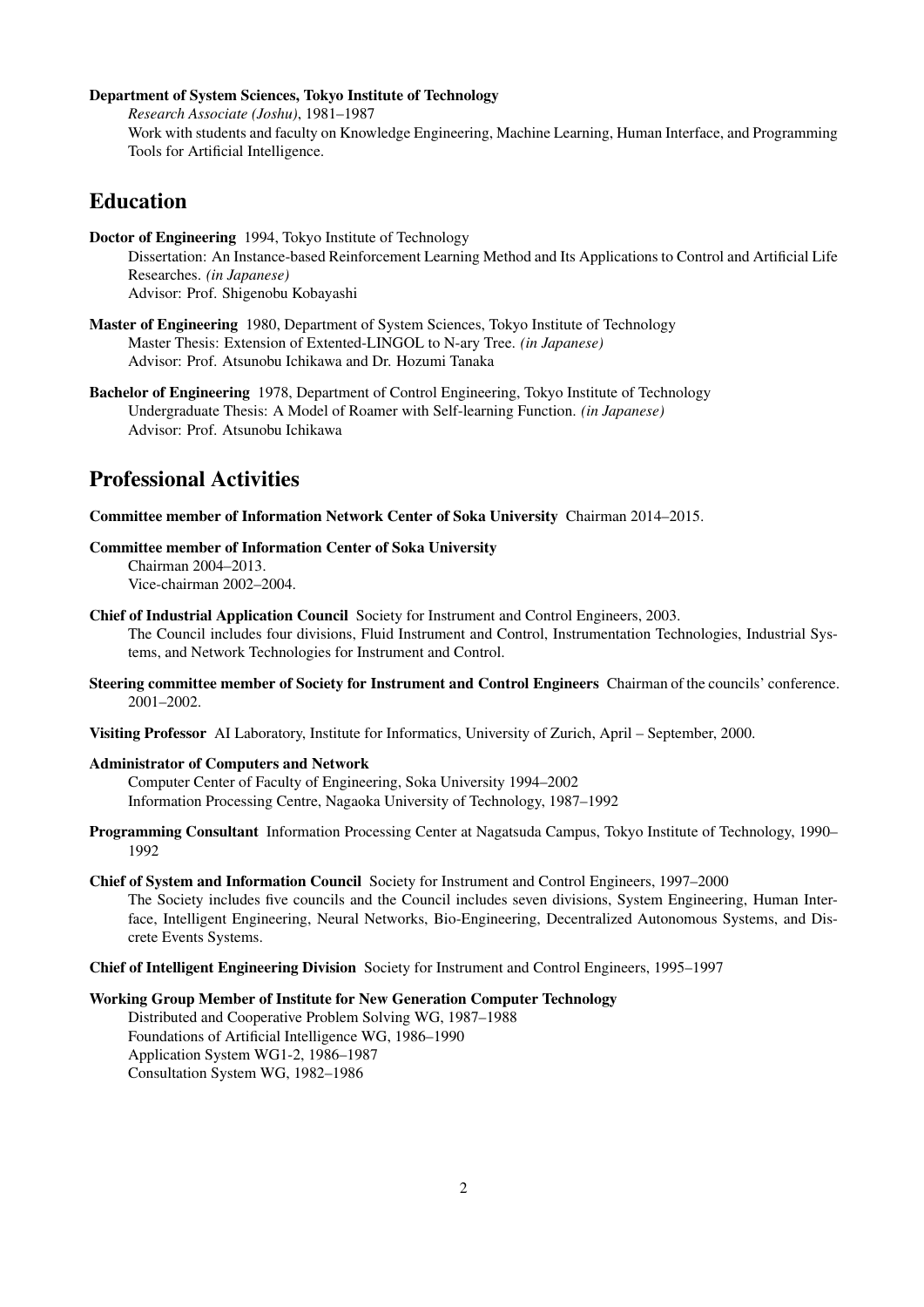# Research Committee Member of Japanese Society for Mechanical Engineers

RC-223 Co-Creative Industrial Processes in Knowledge Economical Society, 2005-2007 RC-211 Highly Skilled System Technologies for Manufacturing utilizing Human Aspects, 2003-2005 RC-194 Application of Information Technologies for Intelligent Industrial Processes in the Globalized Society, 2001-2003 RC-175 Intelligent System Technologies for Human/Society Environmental Symbiosis in Distributed Artifacts Sys-

tem, 1999–2001

RC-155 Intelligent System Technologies for Human-Machine Cooperative Plant in Uncertain Environment, 1997– 1999

RC-139 Intelligent Human-Machine Systems, 1995–1997

RC-123 Development of Human Friendly Systems by Amalgamation of Intelligent Technologies, 1993–1995 RC-106 Intelligent System Integration Technology for Plant Engineering, 1991–1993

### Editorial Board Member Of:

GASATHJ, Generative Art, Science and Technology Hard Journal, 2012– Keisoku to Seigyo (Communications for Society of Instrument and Control), 2004–2005 Journal of Information Processing Society in Japan, 1999–2001 Journal of Advanced Computational Intelligence, 1996–Present Journal of Japanese Society for Artificial Intelligence, 1997–1998

# Program Committee Member Of:

2019 IEEE Symposium Series on Computational Intelligence (ALIFE) (SSCI 2019) 10th International Conference on Computational Creativity (ICCC 2019) The 2018 Conference On Artificial Life (ALIFE 2018) 9th International Conference on Computational Creativity (ICCC 2018) 14th European Conference of Artificial Life (ECAL 2017) 8th International Conference on Computational Creativity (ICCC 2017) 7th International Conference on Computational Creativity (ICCC 2016) 15th International Conference on the Synthesis and Simulation of Living System (A-Life XV, 2016) 13th European Conference of Artificial Life (ECAL 2015) 6th International Conference on Computational Creativity (ICCC 2015) Virtual World 2012 IEEE Symposium on Artificial Life (IEEE ALIFE 2011) 7th European Evolutionary Computing Workshops (EvoMUSART, 2004) 6th European Evolutionary Computing Workshops, (EvoMUSART, 2003) International Conference on Intelligent Robots and Systems (IROS, 1996) International Workshop on the Synthesis and Simulation of Living System (A-Life V, 1996)

# Reviewed Journal Submissions For:

Artificial Life and Robotics Computer Software (published by Japanese Society of Software Sciences) IEEE Transactions on Evolutionary Computation IEEE Transactions on Knowledge and Data Engineering IEICE Transactions on Fundamentals of Electronics, Communications and Computer Sciences Journal of Information Processing Society in Japan Journal of Japanese Society for Artificial Intelligence Journal of Japanese Society for Mechanical Engineers Journal of Society for Instrument and Control Engineers Journal of Advanced Computational Intelligence Machine Learning

# Reviewed Conference Submissions For:

International Workshop on the Synthesis and Simulation of Living System (A-Life XIV, 2014) IEEE Symposium on Artificial Life (IEEE ALIFE 2011) International Conference on Knowledge-based Intelligent Information Engineering Systems (KES, 1999) International Conference on Intelligent Robots and Systems (IROS, 1996) International Workshop on the Synthesis and Simulation of Living System (A-Life V, 1996) Pacific Rim International Conference on Artificial Intelligence (PRICAI, 1990) International Conference on Fifth Generation Computer Systems (FGCS, 1988)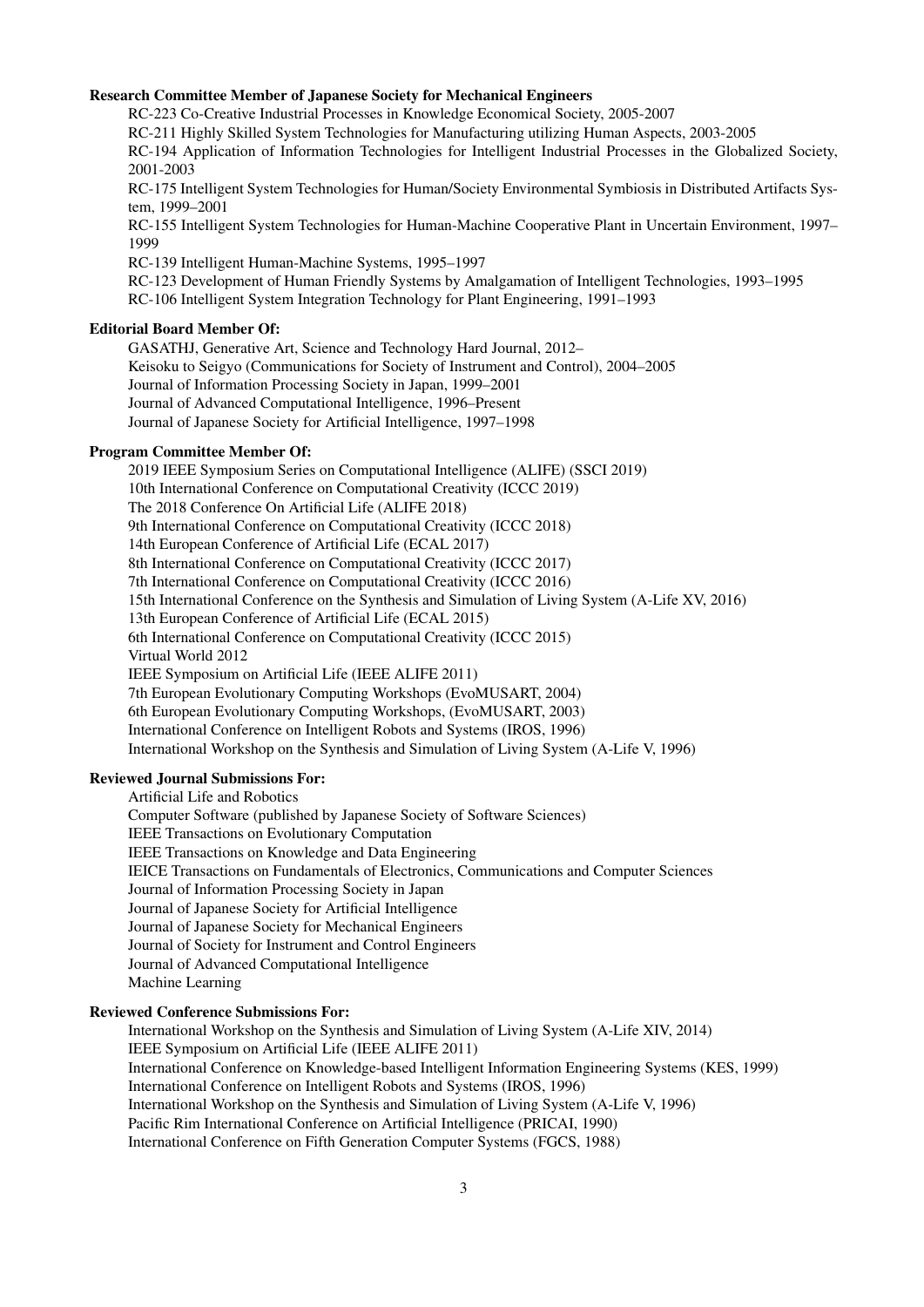# Public Domain Software Development

- SimEpidemic1 2020-Present, Soka University. An individual-based epidemic simulator. p5.js + JavaScript version and macOS application version. http://www.intlab.soka.ac.jp/~unemi/SimEpidemic1/info/ .
- ZugVoegel 2009-Present, Soka University and University of Zurich. Flocking birds simulator originally developed for a theater effect for contemporary ballet *Zugvögel*, that runs on MacOS X.
- DT4 Identity SA 2007-Present, Soka University and University of Zurich. Generative and interactive artwork running on MacOS X with live camera.
- DT1 Flocking Orchestra 2004-Present, Soka University and University of Zurich. Generative and interactive artwork running on MacOS X with live camera.
- VideoSummary 2002-Present, Cubit Co., (shareware). Video utility that summarize a movie file into a collection of extracted frame images running on MacOS X.

A revised version *Video Summary 2* was released in 2014, available from App Store.

### SBEAT 2001–2003, Soka University

A composition support tool to create short musical phrases and rhythms based on artificial selection. This is an application of Simulated Breeding, a type of Interactive Evolutionary Computing Technique. This software runs on MacOS 9 and X, and has been widely distributed through the world wide web.

#### Sample Programs for Complex Systems and Artificial Life 1998, Soka University

Collection of sample programs written in C language that work on Unix with X Window System. The collection includes Logistic map, Langton's self replicator, TSP solver by Genetic Algorithm, a simplified version of BOID and Tierra, and so on.

### SBART 1994–Present, Soka University

A support tool to draw 2D CG images and movies using Simulated Breeding method. The first version works on Unix with X Window System including Linux, FreeBSD, SunOS, Solaris, HP-UX and IRIX. The version 2 runs on MacOS 7.6, 8, and 9. The third version runs on MacOS X PowerPC. The forth version runs on MacOS X Intel CPU. The source code of all of versions are written in C language and Motif for Unix, Toolbox for MacOS 9, and Objective-C on Cocoa framework for MacOS X. This software has been widely distributed through the world wide web.

### TEW on PC-9801 1983, Tokyo Institute of Technology

A terminal emulation software with window system working on the MS-DOS-based personal computer, NEC PC-9801 series, which was written in the assembly language.

#### Co-PS 1982, Tokyo Institute of Technology

An interpreter of concurrent production system designed for building expert systems written in LISP 1.9.

### LISP 1.9 on MELCOM COSMO 1981, Tokyo Institute of Technology

An interpreter and compiler of a type of LISP programming language, written in the assembly language for Mitsubishi MELCOM-COSMO series super-mini computer system. This system was installed more than ten machines in universities and laboratories including Educational Computer Center in Tokyo University, Computer Center of Kyushu Institute of Design, and KDD Research Laboratory.

### N-ary Extended LINGOL 1980, Electrotechnical Laboratory, MITI

A parser for Japanese language text written in LISP 2.0 on Toshiba TOSBAC-5600.

# Awards

- [1] Unemi, T. and Bisig, D. (2018) Rapid Biography in a Society of Evolutionary Lovers, *Excellence Award in Art Division, 21st Japan Media Arts Festival*, Agency for Cultural Affairs, Japan.
- [2] Unemi, T. and Matsumoto, H. (2018) LoversFlow v2 : an individual-based evo-eco simulator on sexual dimorphism – a challenge toward evolutionary aesthetics, *Best Paper Award*, the 23rd International Symposium on Artificial Life and Robotics, Beppu, Japan.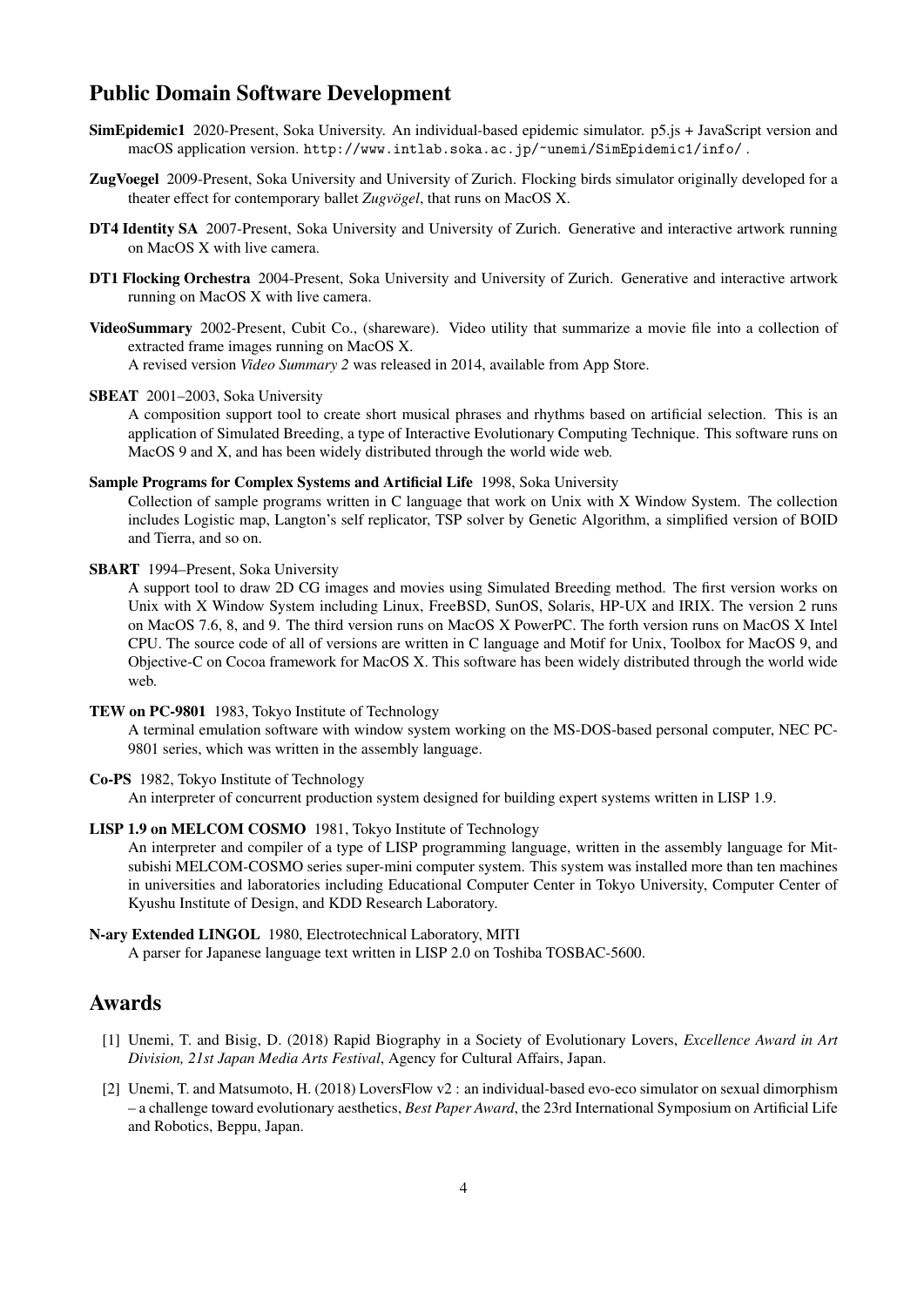- [3] Unemi, T. and Bisig, D. (2016) Visual Liquidizer or Virtual Merge, *Best Artwork Award*, Arts Program in the 15th International Conference on the Synthesis and Simulation of Living Systems (ALIFE XV), Cancun, Mexico.
- [4] Bisig, D. and Unemi, T. (2011) Cycles, *Audience Prize*, Media Art Biennale WRO 2011 Alternative Now, WRO Center, Wrocław, Poland.
- [5] Bisig, D. and Unemi, T. (2007) MediaFlies, *Excellence Award in Art Division, 10th Japan Media Arts Festival*, Agency for Cultural Affairs, Japan.
- [6] Unemi, T. and Bisig, D. (2006) Flocking Messengers, *Honorary Mention, VIDA 9.0 Concurso Internacional sobre Arte y Vida Artificial*, Fundación Telefónica, Spain.
- [7] Unemi, T. (2001) For the First Graduation in 21st Century. (CG poster), *The Winner of the Competetion on Evolutionary Art and Design*, in IEEE Congress on Evolutionary Computation, Seoul, Korea.

# Invited talks

- [8] Unemi, T (2015) Creativity in Evolutionary Arts, *Plenary Lecture in IEEE Congress on Evolutionary Computation 2015*, Sendai, Japan, May 28.
- [9] Unemi, T (2012) A Fully Automated Evolutionary Art, *Special Lecture in SCIS-ISIS 2012*, Kobe, Japan, November 22.

# Exhibitions

- [10] Unemi, T. and Bisig. D. (2022) Rapid biography in a society of evolutionary lovers, *Japan Media Art Festival in Kochi, New Tsunagaru*, Kochi City Culture-Plaza Cul-Port, Kochi, Japan, January 13 – 25.
- [11] Unemi, T. (2021) Selections #2 by the computer from the collection of computer-created evolutionary abstract movies, *Artificial Intelligence Art and Aesthetics Exhibition, Hard Problem of Aesthetic Consciousness*, Informal Nakagawamura Museum, Nakagawa villa., Nagano, Japan, December 4 – 19.
- [12] Unemi, T. (2021) Individual-based epidemic simulation, —, Old Ceramics Studio, —
- [13] Unemi, T. (2020) Love of Evolutionary Shrimp, *Volcana Brainstorm Hot Lava Version*, organized by Elena Knox, in *Yokohama Triennale 2020*, PLOT48, Yokohama, Japan, July 17 – October 11.
- [14] Unemi, T. (2019) —, *the 22nd Generative Art Conference*, Museo Nazionale Etrusco di Villa Giulia, Rome, Italy, December 19–21.
- [15] Unemi, T. (2019) —, *Volcana Brainstorm*, organized by Elena Knox, in *Koganecho Bazaar 2019*, Hachiban-kan, Yokohama, Japan, September 20 – November 4.
- [16] Unemi, T. and Bisig, D. (2019) Rapid biography in a society of evolutionary lovers facial icon version, *Juried exhibition in International Symposium on Electronic Arts*, Asia Culture Center, Gwangju, Korea, June 22–28.
- [17] Unemi, T. and Bisig. D. (2019) Rapid biography in a society of evolutionary lovers, *Japan Media Art Festival in Sukagawa, Line of Creation, Line of Life*, Sukagawa Civil Exchange Center TETTE, Sukagawa, Fukushima, Japan, February 27 – March 17.
- [18] Unemi, T. and Bisig, D. (2018) 2D Generative Faces for Evolutionary Social Simulation, *the 21st Generative Art Conference*, Museo di Storia Naturale, Verona, Italy, December 18–20.
- [19] Unemi, T. and Bisig, D. (2018) Biograf´ıa rapida en una sociedad de amantes evolutivos, ´ *Lenguaje, objetos y bestias*, Japan media arts festival en el Salon del Manga de Barcelona 2018, Fira de Barcelona, Spain, November 1–4. ´
- [20] Unemi, T. and Bisig, D. (2018) Browsing the Biographies in an Evolutionary Artificial Society, *the 6th Conference on Computation, Communication, Aesthetics & X*, C Arte C Museo Del Traje, Madrid, Spain, July 11–13.
- [21] Unemi, T. and Bisig, D. (2018) Rapid biography in a society of evolutionary lovers, *the 21st Japan Media Art Festival*, National Art Center, Tokyo, Japan, June 13–24.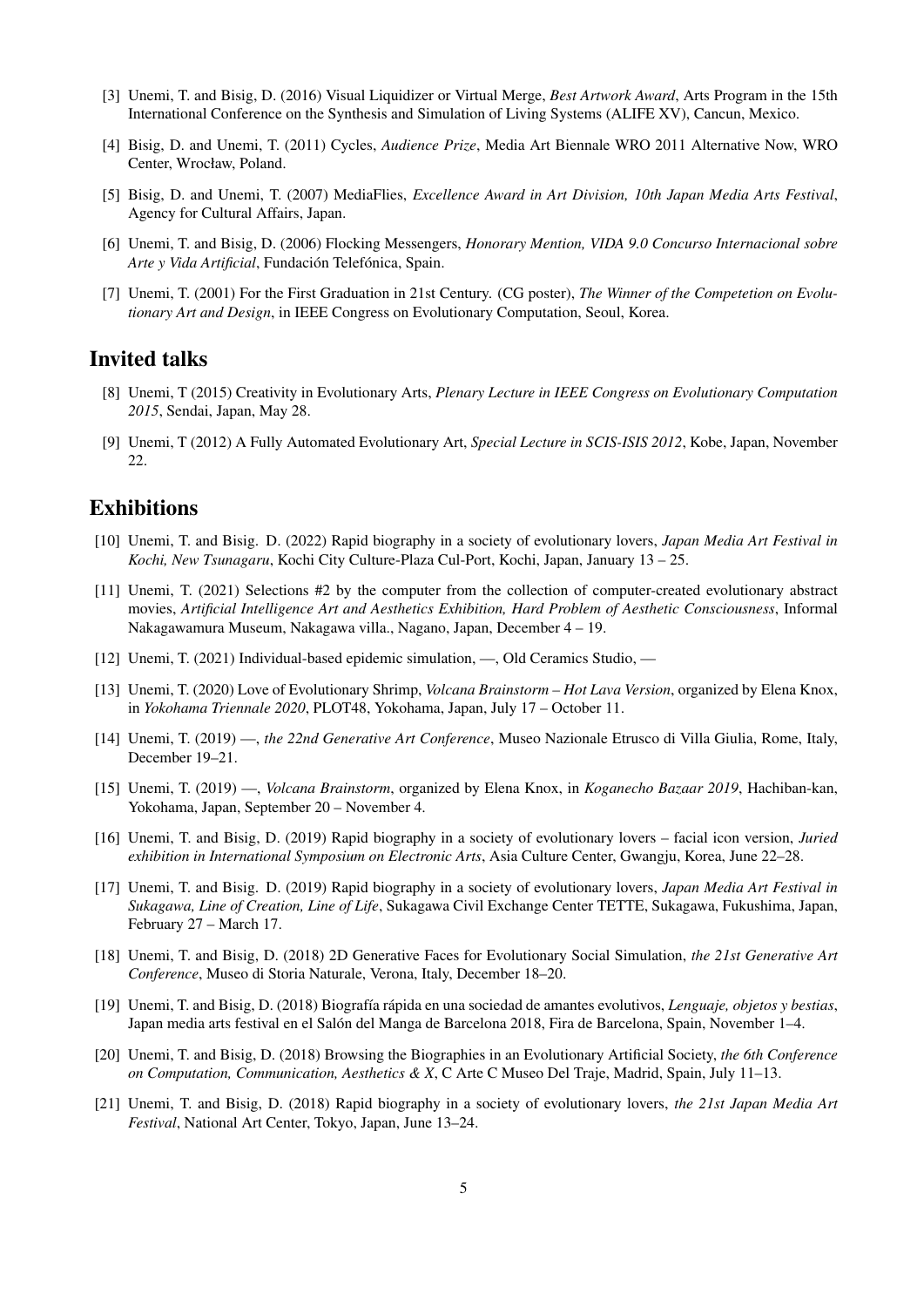- [22] Unemi, T. and Bisig, D. (2017) —, *the 20th Generative Art Conference*, Biblioteca Classense, Ravenna, Italy, December 13–15.
- [23] Unemi, T. (2017–18) Selections #1 by the computer from the collection of computer-created evolutionary abstract movies, *Artificial Intelligence Art and Aesthetics Exhibition*, Okinawa Institute of Science and Technology Graduate University (OIST), On'na-son, Okinawa, Japan, November 3– January 8.
- [24] Unemi, T. (2016) Selections by the computer from the five years' stock of Daily Evolved Animations, *the 19th Generative Art Conference*, Auditorium of CRF Foundation, Florence, Italy, December 15–17.
- [25] (2016) —, *NICOGRAPH 2016*, Toyama University, Toyama, Japan, November 4.
- [26] Unemi, T. (2016) Daily Evolved Animations, Arts Program in the 15th International Conference on the Synthesis and Simulation of the Living Systems (ALIFE XV), Cancun International Convention Center, Mexico, July 4-8.
- [27] Unemi, T. and Bisig, D. (2016) Visual Liquidizer or Virtual Merge, New Media Art Installation, —.
- [28] (2015) *Demo session in ISEA 2015*, Simon Fraser University, Vancouver, BC, Canada, August 16.
- [29] *Interactivity Exhibition, in ACM CHI 2015*, COEX, Seoul, Korea, April 20–23.
- [30] Unemi, T. (2015) Non-Stop Evolutionary Art You are Embedded in, New Media Art Installation, *Techfest 2015*, Indian Institute of Technology, Bombay, Mumbai, India, January 2–4.
- [31] Unemi, T. and Bisig, D. (2014) Visual Liquidizer or Virtual Merge #1, New Media Art Installation, *the 17th Generative Art Conference*, Biblioteca Angelica Gallery, Rome, Italy, December 17–19.
- [32] Unemi, T. (2013) Non-Stop Evolutionary Art You are Embedded in, New Media Art Installation, *the 16th Generative Art Conference*, La Triennale di Milano, Milan, Italy, December 9–12.
- [33] Bisig, D. and Unemi, T. (2011) Cycles, *Media Art Biennale WRO 2011 Alternative Now*, Pasaz Pokoyhof, Wrocław, ˙ Poland, May 10 – June 19.
- [34] (2010) —, *lab 30 Augsburger Kunstlabor*, Kulturthaus Abraxas, Augsburg, Germany, November 4–6.
- [35] (2010) —, *ISEA Ruhr 2010 Exhibition*, Museum für Kunst und Kulturgeschichte Dortmund, Germany, August 20 – September 5.
- [36] Unemi, T. and Bisig, D. (2007) Identity SA, *The Tenth Generative Art Conference*, Politecnico di Milano University, Milan, Italy, December 12–14.
- [37] Unemi, T. and Bisig, D. (2007) Flocking Orchestra, *Velocity Festival of Digital Culture*, Lanternhouse, Ulverston, UK, October 11 – November 3.
- [38] Bisig, D. and Unemi, T. (2007) MediaFlies, *ArtEscapes*, Universidad Politecnica de Valencia, Valencia, Spain, April ´ 11 – May 18.
- [39] Unemi, T. and Bisig, D. (2007) Flocking Messengers, —.
- [40] Unemi, T. and Bisig, D. (2007) Flocking Messengers, *Telefónica booth in ARCO 2007*, IFEMA, Madrid, Spain, February 14–19.
- [41] Bisig, D. and Unemi, T. (2007) MediaFlies, *Japan Media Art Festival*, Tokyo Metropolitan Museum of Photography, Tokyo, Japan, February 24 – March 4.
- [42] Unemi, T. and Bisig, D. (2006) Flocking Messengers, *The Ninth Generative Art Conference*, Politecnico di Milano University, Milan, Italy, December 13–15.
- [43] Bisig, D. and Unemi, T. (2006) MediaFlies, —.
- [44] Unemi, T. and Bisig, D. (2006) Flocking Orchestra, *Leonardo II Art Show*, in International Conference on Advances in Computer Entertainment, Bel Age Hotel, West Hollywood, CA, USA, June 14–16.
- [45] Bisig, D. and Unemi, T. (2006) MediaFlies, —.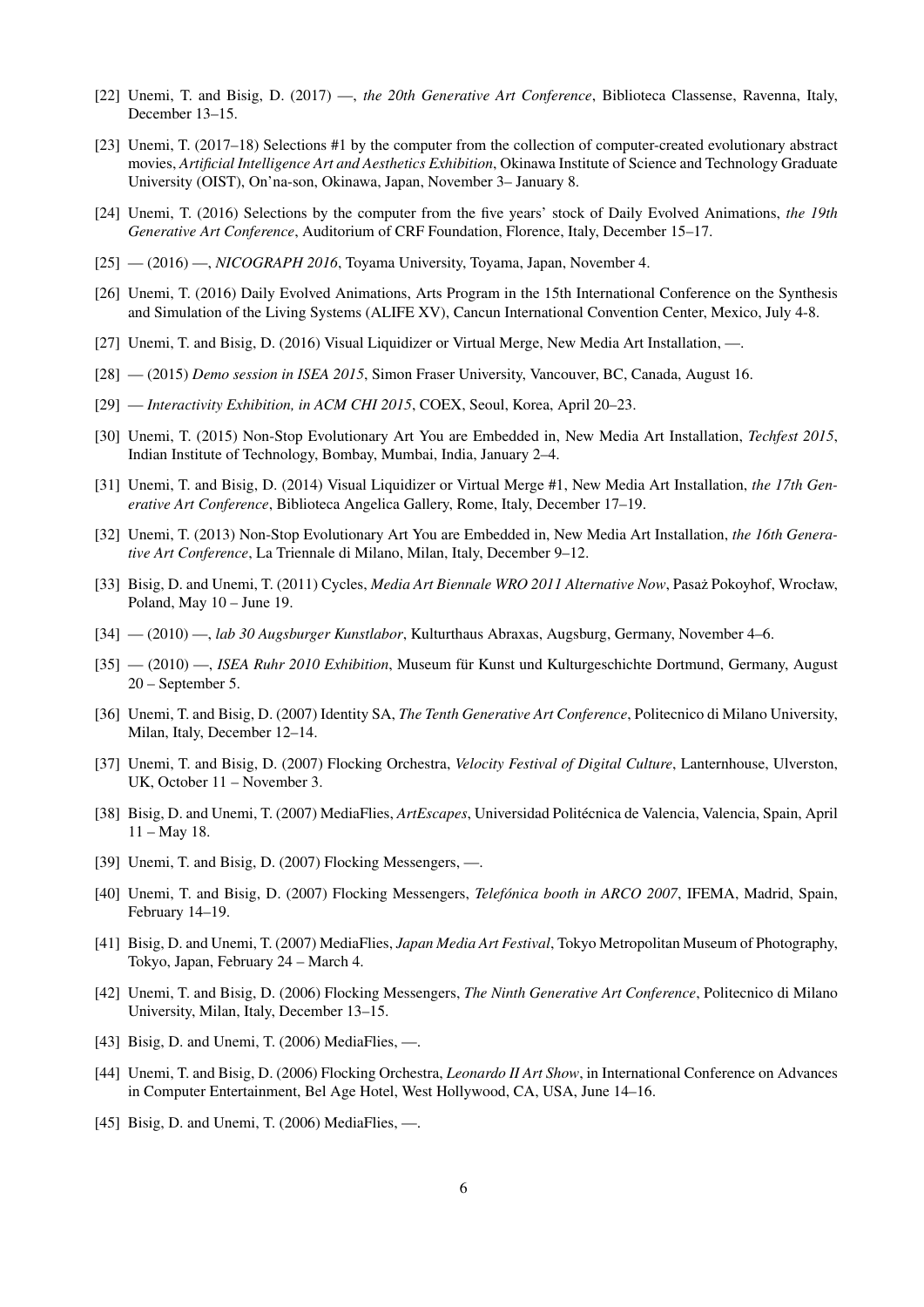- [46] Unemi, T. and Bisig, D. (2005) Flocking Orchestra, *The Eighth Generative Art Conference*, Politecnico di Milano University, Milan, Italy, December 15–17.
- [47] Unemi, T. (2000) Works at Gerhardstrasse 5 in a rainy day of May (Computer-generated film), *Pitture Digitali*, Museo Civico di piazza del Santo, Padua, Italy, July 7 – August 27.
- [48] Unemi, T. (1993) Evolution of a Simple Growth System in 2-D Euclidean Space, *A-Life World*, Tokyo International Art Museum, T-Brain Club, June 23 – August 30.

# Live performances and demonstrations

- [49] Unemi, T. (2016) SBArt4 breeding on site as VJ, *Algorave Algorithmic Horizon*, Org. R. Bell, Forestlimit, Tokyo, May 27, Spazio Rita, Nagoya, May 28.
- [50] Unemi, T. (2013) A Fully Automatic Evolutionary Art, *4th International Conference on Computational Creativity*, the University of Sydney, Sydney, NSW, Australia, June 14.
- [51] Unemi, T. (2011) SBArt4 breeding on site, *14th Generative Art Conference*, Instituto Cervantes di Roma, Piazza Navona, Rome, Italy, December 7.
- [52] Unemi, T. and Bisig, D. (2009) Identity SA, *SIGGRAPH 2009 Computer Animation Festival, Real-Time Rendering Live demonstration*, Ernest N. Morial Convention Center, New Orleans, LA, USA, August 3–6.
- [53] Unemi, T. (2008) Project  $7^2$  a swarm-based interactive art, Demo Party in NTT-ICC, Tokyo, January 20.

# Collaborations

- [54] Unemi, T. and Bisig, D. (2009) Computer-based projection for a stage effect, *Mémoires d'Oubliettes*, Contemporary Ballet, Choreographed by Jiří Kylián, Netherlands Dance Theatre I, World-premiered in Lucent Dance Theatre, The Hague, Netherlands.
- [55] Unemi, T. and Bisig, D. (2009) Computer-based projection for a theater effect, *Zugvögel*, Contemporary Ballet, Choreographed by Jiří Kylián, Bavarian State Ballet, World-premiered in Bavarian State Opera, Munich, Germany.
- [56] Unemi, T. and Bisig, D. (2008) Computer-based projection for a stage effect, *Gods and Dogs*, Contemporary Ballet, Choreographed by Jiří Kylián, Netherlands Dance Theatre II, World-premiered in Lucent Dance Theatre, The Hague, Netherlands.
- [57] Unemi, T. and Bisig, D. (2008) Computer-based projection for a stage effect, *Vanishing Twin Unfinished Works*, Contemporary Ballet, Choreographed by Jiří Kylián, Netherlands Dance Theatre I, —.

# Publications

### Doctor's Thesis

[58] Unemi, T. (1994) An Instance-based Reinforcement Learning Method and Its Applications to Control and Artificial Life Researches (in Japanese). Tokyo Institute of Technology.

### Journal Publications

- [59] Broni-Bedaiko, C., Katsriku, F. A., Unemi, T., Atsumi, M., Abdulai, J.-D., Shinomiya, N., Owusu, E. (2019) El Niño-Southern Oscillation forecasting using complex networks analysis of LSTM neural networks, *Artificial Life and Robotics*, Vol. 24, No. 4, pp. 445–451.
- [60] Sasaki, T., Unemi, T. (2011) Replicator dynamics in public goods games with reward funds, *Journal of Theoretical Biology*, Vol. 287, pp. 109–114.
- [61] Minoya, K., Unemi, T., Suzuki, R., Arita, T. (2011) A Constructive Approach to the Evolution of the Planning Ability, *International Journal of Artificial Life Research*, Vol. 2, No. 3, pp. 22–35.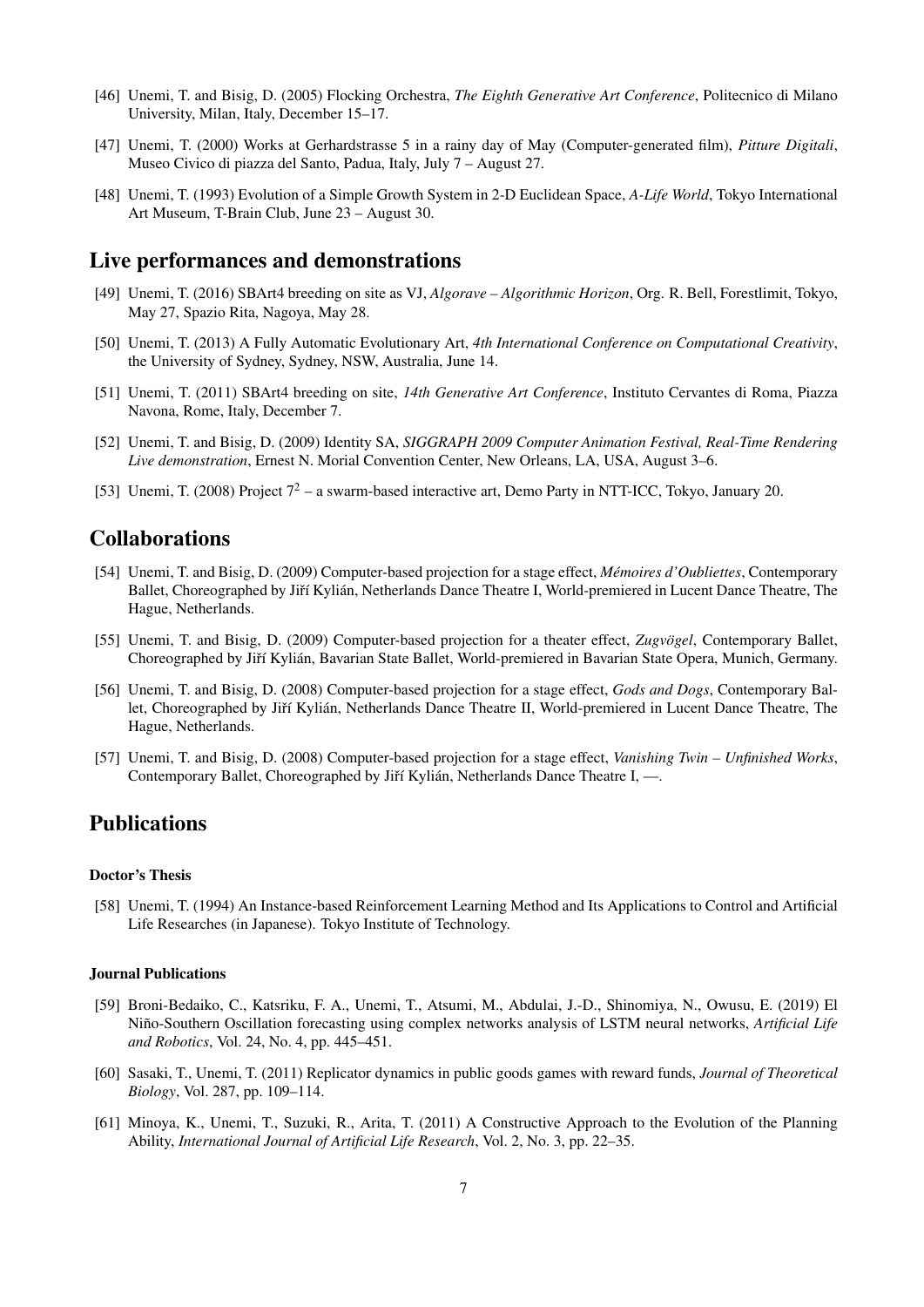- [62] Sasaki, T., Okada, I., Unemi, T. (2007) Probabilistic participation in public goods games, *Proceedings of the Royal Society – Biological Sciences*, Vol. 274, No. 1625, pp. 2639–2642.
- [63] Unemi, T. (2003) Simulated Breeding a Framework of Breeding Artifacts on the Computer, *Kybernetes*, Vol. 32, No. 1/2, pp. 203–220.
- [64] Unemi, T. (2002) SBART 2.4: an IEC Tool for Creating 2D Images, Movies, and Collage, *Leonardo*, Vol. 35, No. 2, pp. 171, 189–191, MIT Press.
- [65] Unemi, T. (1999) A Simple Evolvable Development System in Euclidean Space, *Lectures on Mathematics in the Life Science*, American Mathematical Society, Vol. 26, pp. 103–110.
- [66] Unemi, T. (1992) An Instance-based Reinforcement Learning Method for Control not to Fail, *Journal of Japanese Society for Artificial Intelligence*, Vol. 7, No. 6, pp. 1001–1008 (in Japanese)
- [67] Unemi, T. (1992) An Instance-based Reinforcement Learning Method, *Journal of Japanese Society for Artificial Intelligence*, Vol. 7, No. 4, pp. 697–707 (in Japanese)

#### Co-authoring Books

- [68] Ueda, K. *et al* (1995) *Methods in Artificial Life*, Kougyou-chousa-kai (in Japanese)
- [69] Kobayashi, S. *et al* (1990) *Intelligent Systems Handbook*, Ohm-sha (in Japanese)

#### Book Chapters

- [70] Aesthetics, Creativity, and the Arts, for the Computer by the Computer Toward the Evolutionary Art Theory, in Artificial Intelligence Art and Aesthetics Research Group eds. (2019) *Artificial Intelligence Art and Aesthetics Exhibition – Archive Collection*. Distributed by NADiff Online.
- [71] Simulated Breeding a Framework of Breeding Artifacts on the Computer, in A. Adamazky and M. Komosinski eds. (2005) *Artificial Life Models In Software*, and 2nd edition (2009), Springer.
- [72] Artificial Life, in K. Hirota et al (1996) *Introduction to Intelligent Engineering*, Shōkōdō (in Japanese)
- [73] Phenomena of Life in the Computer Artificial Life, in H. Takagi, *et al* (1995) *Human and Society in the Multimedia Age*, Nikka-giren Shuppan (in Japanese)
- [74] Development and Ecological Systems on Two Dimensional Euclidean Space, in I. Aizu, O. Sakura, K. Wada, T. Ikegami, T. Hoshino, H. de Garis, H. Kitano, Y. Kawaguchi, T. Unemi, and H. Iwata (1994) *Artificial Life – Crossing among Information, Life and CG*, Kyouritsu Shuppan (in Japanese)
- [75] The World of Art that A-Life Creates, in T. Shibata, *et al* (1994) *Near Future of Artificial Life The Technology to Create a New Life*, Jiji-tsushin-sha (in Japanese)
- [76] Design of User Interface (1) Multi-window systems, in F. Mizoguchi, *et al* (1987) *Science of Interface*, Kyouritsu Shuppan, pp. 111–130 (in Japanese)
- [77] Introduction to Prolog, in H. Yoshino (ed) (1986) *Foundation of Law Expert Systems*, Gyousei, pp. 228–251 (in Japanese)
- [78] Applications to Natural Language Processing, in F. Mizoguchi, M. Takeda, T. Unemi, and R. Mizoguchi (1985) *Prolog and the applications 2*, Souken Shuppan, pp. 185–246 (in Japanese)

### Handbook/Encyclopedia Items

- [79] Search and Problem Solving, in R. Suzuki *et al* (1994) *Fuzzy, Neuro, and AI Systems Handbook*, Ohm-sha (in Japanese)
- [80] AI Programming, in K. Hirose *et al* (1990) *Encyclopedia of Computer Software*, Maruzen (in Japanese)
- [81] Learning System, in S. Ura *et al* (1989) *Information Systems Handbook*, Baifu-kan (in Japanese)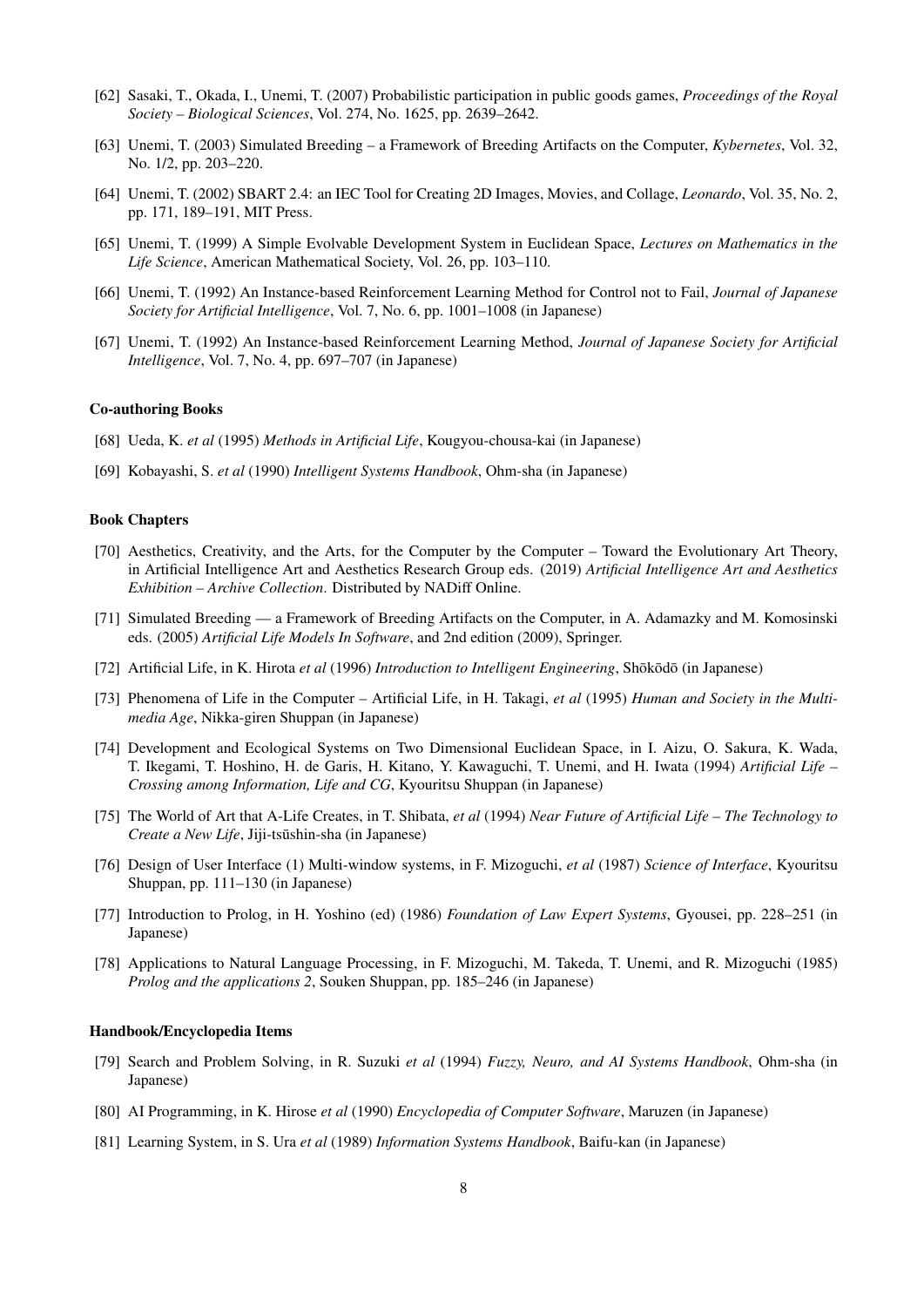#### Translations

- [82] Modification of Rules, in Ichikawa, S. *et al* (1991) *Induction Toward an Integrated Theory of Inference, Learning,* and Discovery, Shin-yō-sha, pp. 81–118. (Holland, J. H. et al (1986) Induction.)
- [83] Shift of Bias for Inductive Concept Learning, in Asoh, H. *et al* (1988) *Learning Concepts and Rules*, Kyouritsu Shuppan, pp. 71–117. (Michalski, R. S. *et al* eds. (1986) *Machine Learning: An Artificial Intelligence Approach, Vol. II*.)

#### Refereed Conference Papers

- [84] Unemi, T. (2022) Individual-based epidemic simulator with vaccination and virus variants for scenario analysis, *The 27th International Symposium on Artificial Life and Robotics*, pp. 710–715, ONLINE, January 25–27.
- [85] Unemi, T., Nawata, S., Miyashita M. and Shinomiya N. (2021) Individual-based epidemic simulator, *The 26th International Symposium on Artificial Life and Robotics*, pp. 12–17, ONLINE, January 21–23.
- [86] Unemi, T. (2019) Love of Evolutionary Shrimp, *the 22nd Generative Art Conference*, December 19–21, Rome, Italy, pp. 497–501.
- [87] Unemi, T. and Bisig, D. (2018) 2D Generative Faces for Evolutionary Social Simulation, *the 21st Generative Art Conference*, December 18–20, Verona, Italy, pp. 415–422.
- [88] Unemi, T. and Matsumoto, H. (2018) LoversFlow v2 : an individual-based evo-eco simulator on sexual dimorphism – a challenge toward evolutionary aesthetics, *the 23rd International Symposium on Artificial Life and Robotics*, January 18–20, Beppu, Japan, pp. 295–300.
- [89] Broni-Bedaiko, C., Apietu Katsriku, F., Unemi, T., Shinomiya, N., Abdulai, J.-D., and Atsumi, M. (2018) El niñosouthern oscillation forecasting using complex networks analysis of LSTM neural networks, —, pp. 100–105.
- [90] Unemi, T. and Bisig, D. (2017) Rapid biography in a society of evolutionary lovers, *the 20th Generative Art Conference*, December 13–15, Ravenna, Italy, pp. 432–441.
- [91] Unemi, T. (2016) Selections by the computer from the five years' stock of Daily Evolved Animations, *the 19th Generative Art Conference*, December 15–17, Florence, Italy, pp. 469–475.
- [92] Tagawa, S. and Unemi, T. (2016) System Development toward Human-Computer Co-Drawing Study on Computer Behavior, November 4–6, Toyama, Japan, pp. 196–203. (in Japanese).
- [93] Unemi, T. (2016) Automated Evolutionary Production of Audio-Visual Pieces Can we call it Art? *Proc. of the 21st International Symposium on Artificial Life and Robotics*, p. 308, January 20–22, in Beppu, Japan.
- [94] Unemi, T. and Bisig, D. (2015) Visual Liquidizer or Virtual Merge, *Art.CHI, a workshop in ACM CHI 2015*, April 18–19, in Seoul, Korea.
- [95] Unemi, T. (2014) Automated Daily Production of Evolutionary Audio Visual Art An Experimental Practice, *Proceedings of the Fifth International Conference on Computational Creativity*, June 9–13, Ljubljana, Slovenia, Session 2-2.
- [96] Unemi, T. and Bisig, D. (2014) Visual Deformation by Swarm a Technique for Virtual Liquidizer of Objects, *Proceedings of the 17th Generative Art Conference*, December 17–19, Rome, Italy, pp. 347–356.
- [97] Unemi, T. and Bisig, D. (2014) Visual Liquidizer or Virtual Merge #1. —, pp. 376–381.
- [98] Tagawa, S. and Unemi, T. (2014) On Effects of Cooperation with the Machine in Human- Computer Co-Drawing, —, pp. 306–315.
- [99] Unemi, T. (2013) Non-stop Evolutionary Art You are Embedded in, *Proceedings of the 16th Generative Art Conference*, December 10-12, Milan, Italy, pp. 247–253.
- [100] Unemi, T. (2012) Synthesis of sound effects for generative animation, *Proceedings of the 15th Generative Art Conference*, Lucca, Italy, pp. 364–376.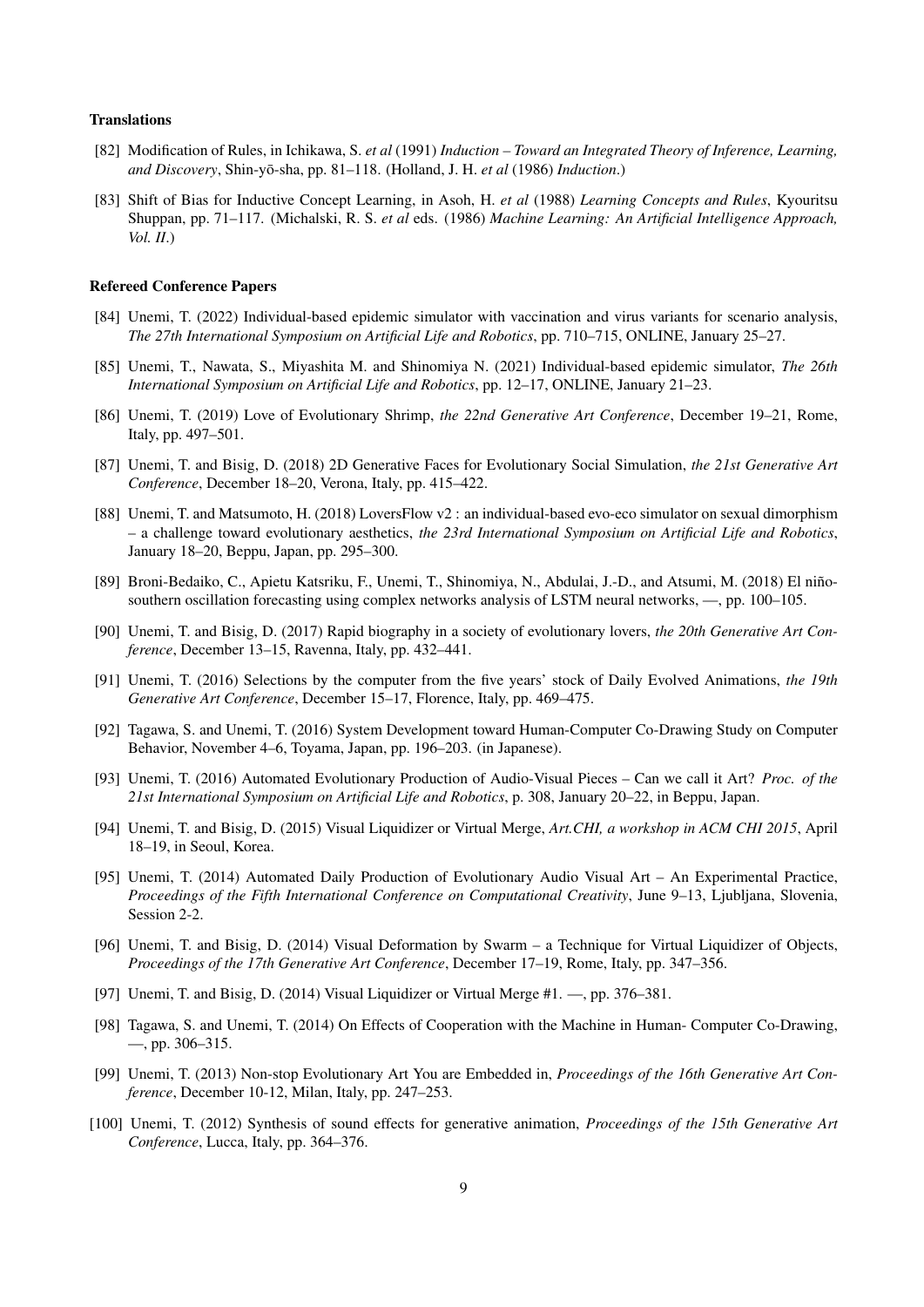- [101] Unemi, T. (2012) SBArt4 for an Automatic Evolutionary Art, *Proceedings of the IEEE World Congress on Computational Intelligence* (WCCI 2012 – IEEE CEC 2012), June 10–15, Brisbane, QLD, Australia, pp. 2014–2021.
- [102] Unemi, T. (2011) SBArt4 as Automatic Art and Live Performance Tool, *Proceedings of the 14th Generative Art Conference*, Rome, Italy, pp. 436–447.
- [103] Bisig, D. and Unemi, T. (2011) From Shared Presence to Hybrid Identity, in Ascott, R. and Girão, L. M. eds. *Consciousness Reframed 12*, Lisbon, Portugal, pp. 48–53.
- [104] Unemi, T. (2010) A Breeding Tool for Abstract Animations and Its Applications, *Proceedings of the 13th Generative Art Conference*, Milan, Italy, pp. 452–458.
- [105] Bisig, D. and Unemi, T. (2010) Cycles Blending Natural and Artificial Properties in a Generative Artwork, *Proceedings of the 13th Generative Art Conference*, Milan, Italy, pp. 140–154.
- [106] Unemi, T. (2010) SBArt4 Breeding Abstract Animations in Realtime, *Proceedings of the IEEE World Congress on Computational Intelligence* (WCCI 2010 – IEEE CEC 2010), July 18–23, Barcelona, Spain, pp. 4004–4009.
- [107] Bisig, D. and Unemi, T. (2009) Swarms on Stage Swarm Simulations for Dance Performance, *Proceedings of the 12th Generative Art Conference*, Milan, Italy, pp. 105–114.
- [108] Minoya, K., Unemi, T., Suzuki, R. and Arita, T. (2009) A Constructive Approach to the Evolution of the Planning Ability, *Proceedings of 13th Asia Pacific Symposium on Intelligent and Evolutionary Systems*, Fukuoka, Japan.
- [109] Unemi, T. and Bisig, D. (2008) A generative remixing of music tracks based on an interactive swarm, *Proceedings of the 11th Generative Art Conference*, Milan, Italy, pp. 388–392.
- [110] Unemi, T., Matsui, Y. and Bisig, D. (2008) Identity SA 1.6 An artistic software that produces a deformed audiovisual reflection based on a visually interactive swarm, *Proceedings of the ACE 2008 International Conference on Advances in Computer Entertainment Technology*, Yokohama, Japan, pp. 297–300.
- [111] Unemi, T. and Bisig, D. (2007) Identity SA an Interactive Swarm-based Animation with a Deformed Reflection, *Proceedings of the Tenth Generative Art Conference*, Milan, Italy, pp. 269–279.
- [112] Bisig, D. and Unemi, T. (2006) MediaFlies An Interactive Flocking Based Tool for the Remixing of Media, *Proceedings of the 19th International FLAIRS Conference*, Melbourne, FL, USA.
- [113] Bisig, D. and Unemi, T. (2006) MediaFlies A Video and Audio Remixing Multi Agent System, *Proceedings of the Ninth Generative Art Conference*, Milan, Italy, pp. 63–74.
- [114] Unemi, T. and Bisig, D. (2006) Flocking Messengers, —, pp. 272–280.
- [115] Unemi, T. and Bisig, D. (2005) Music by Interaction among Two Flocking Species and Human. *Proceedings of the Third International Conference on Generative Systems in Electronic Arts*, Melbourne, Australia, CEMA, Monash Univ., pp. 171–179.
- [116] Unemi, T. and Bisig, D. (2005) Flocking Orchestra to play a type of generative music by interaction between human and flocking agents, *Proceedings of the Eighth Generative Art Conference*, Milan, Italy, pp. 19–21.
- [117] Unemi, T. and Bisig, D. (2004) Playing Music by Conducting BOID Agents A Style of Interaction in the Life with A-Life, *Proceedings of the Ninth International Conference on the Simulation and Synthesis of Living Systems* (ALIFE9), Boston, MA, USA, MIT Press., pp. 546–550.
- [118] Unemi, T. (2004) Embedding Movie into SBART Breeding deformed movies, *Proceedings of the IEEE International Conference on Systems, Man and Cybernetics*, Den Haag, Netherlands, pp. 5760–5764.
- [119] Unemi, T. and Soda, M. (2003) An IEC-based Support System for Font Design, *Proceedings of the 2003 IEEE International Conference on Systems Man and Cybernetics*, Arlington, VA, USA, pp. 968–973.
- [120] Unemi, T., Kaneko, Y., and Takahashi, I. (2003) War and Peace among Artificial Nations a model and simulation based on a two-layered multi-agent system, *Advances in Artificial Life - 7th European Conference* (ECAL 2003), Dortmund, Germany, Springer Verlag, pp. 146–153.
- [121] Unemi, T. (2002) A tool for multi-part music composition by simulated breeding, *Proceedings of the Eighth International Conference on Artificial Life* (A-Life VIII), Sydney, Australia, pp. 410–413.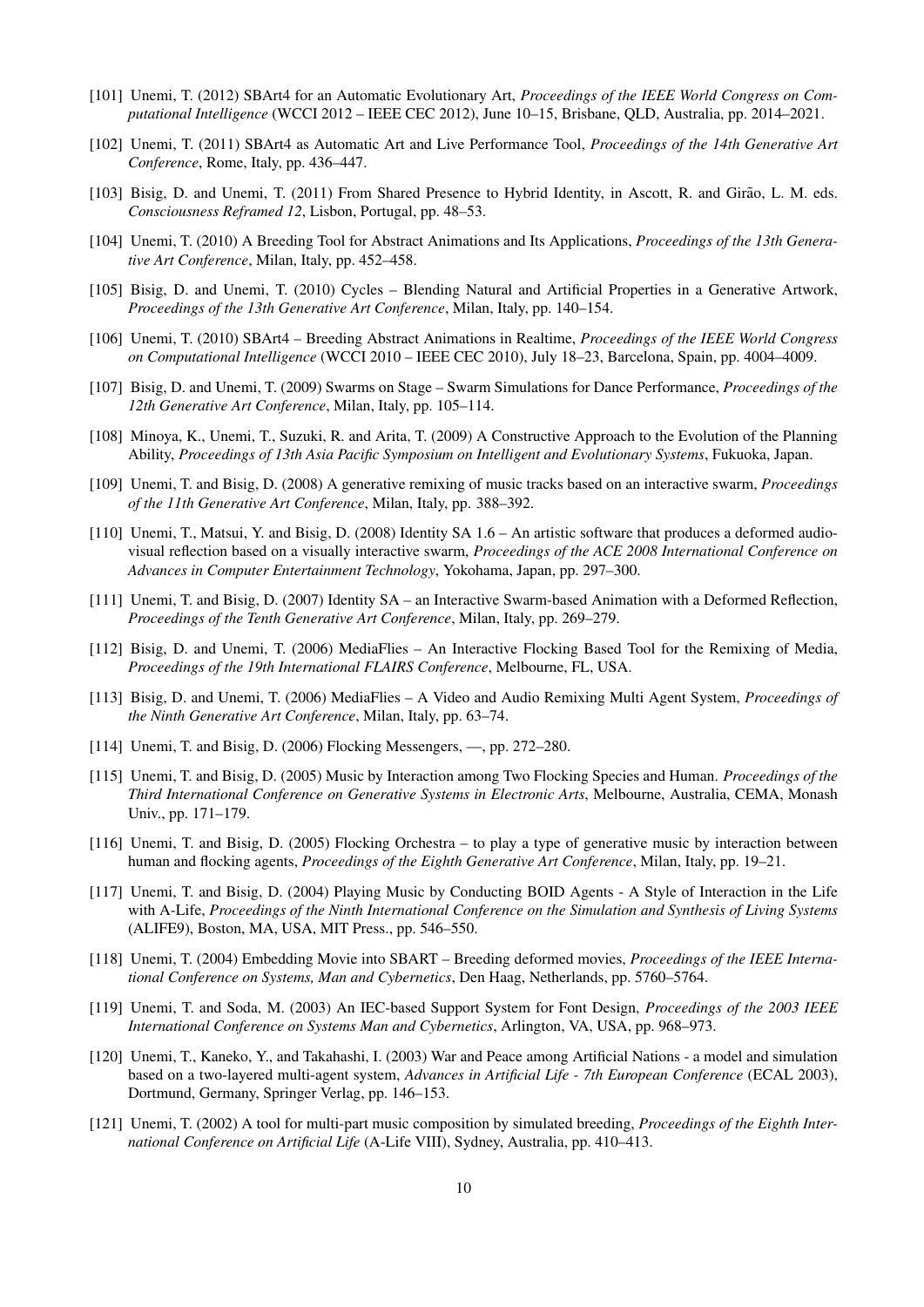- [122] Unemi, T. (2002) Partial breeding a method of IEC for well-structured large scale target domains, *Proceedings of the 2002 IEEE International Conference on Systems Man and Cybernetics*, Hammamet, Tunisia, CD-ROM, TP1D4.
- [123] Unemi, T. and Senda, M. (2001) A New Musical Tool for Composition and Play Based on Simulated Breeding, *The Second International Conference on Generative Systems in the Electronic Arts*, pp. 100–109, Melborne, Australia.
- [124] Unemi, T. and Nakada, E. (2001) A Tool for Composing Short Music Pieces by Means of Breeding, *Proceedings of the 2001 IEEE International Conference on Systems, Man and Cybernetics*, Tucson, AZ, USA, pp. 3458–3463.
- [125] Unemi, T. (2000) Scaling up reinforcement learning with human Knowledge as an intrinsic behavior, *Proceedings of the Sixth International Conference on Intelligent Autonomous Systems* (IAS-6), pp. 511–518, Venice, Italy, IOS Press.
- [126] Unemi, T. (2000) Should seeds fly or not? *Proceedings of the Seventh International Conference on Artificial Life* (A-Life VII), pp. 253–259, Portland, OR, USA, MIT Press.
- [127] Unemi, T. and Saitoh, H. (1999) Episode-based Reinforcement Learning an instance-based approach for perceptual aliasing, *Proceedings of the 1999 IEEE International Conference on Systems, Man and Cybernetics*, pp. V-435–440, Tokyo, Japan.
- [128] Unemi, T. (1999) SBART 2.4: Breeding 2D CG Images and Movies and Creating a Type of Collage, *Proceedings of the Third International Conference on Knowledge-based Intelligent Information Engineering Systems*, pp. 288–291, Adelaide, SA, Australia.
- [129] Unemi, T. and Koike, T. (1998) Evolution of a Botanical Development System in 3D Euclidean Space, *Proceedings of A-Life VI*, MIT Press. pp. 467–471, Los Angeles, CA, USA.
- [130] Unemi, T. (1998) A Design of Multi-Field User Interface for Simulated Breeding, *Proceedings of the third Asian Fuzzy Systems Symposium*, Korean Fuzzy Logic and Intelligent Systems Society, pp. 489–494, Masan, Korea.
- [131] Inagaki, Y. and Unemi, T. (1995) The Human-robot Cooperating System Using Behavior-based Intention Inference, *Proceedings of the International Joint Conference of CFSA/IFIS/SOFT'95 on Fuzzy Theory and Applications*, pp. 549–554, Taipei, China.
- [132] Sugie, H., Inagaki, Y., Ono, S., Aisu, H., and Unemi, T. (1995) Placing Objects with Multiple Mobile Robots – Mutual Help Using Intention Inference, *Proceedings of the IEEE International Conference on Robotics and Automation*, pp. 2181–2186, Nagoya, Japan.
- [133] Unemi, T., Inagaki, Y., Ono, S., Aisu, H., and Sugie, H. (1995) On the Relation between Human and Robots in the future – a perspective from Fuzzy Engineering and Artificial Life, *Proceedings of the International Joint Conference of the Fourth International Conference on Fuzzy Systems and the Second International Fuzzy Engineering Symposium*, pp. 1689–1694, Yokohama, Japan.
- [134] Inagaki, Y., Ono, S., Aisu, H., Sugie, H., and Unemi, T. (1995) Behavior-based Intention Inference for Intelligent Robots Cooperating with Human, —, pp. 1695–1700.
- [135] Aisu, H., Inagaki, Y., Ono, S., Sugie, H., and Unemi, T. (1995) A Robust Planning and Control System Handling Fuzziness, —, pp. 1701–1704.
- [136] Sugie, H., Inagaki, Y., Ono, S., Aisu, H., and Unemi, T. (1995) Cooperation among Multiple Mobile Robots Using Intention Inference, —, pp. 1707–1712.
- [137] Ono, S., Inagaki, Y., Aisu, H., Sugie, H., and Unemi, T. (1995) Fast and Feasible Reinforcement Learning Algorithm, —, pp. 1713–1718.
- [138] Unemi, T., Nagayoshi, M., Hirayama, N., Nade, T., Yano, K., and Masujima, Y. (1994) Evolutionary Differentiation of Learning Abilities – a case study on optimizing parameter values in Q-learning by a genetic algorithm, *Proceedings of the Forth International Workshop on the Synthesis and Simulation of Living Systems*, pp. 331–336, Cambridge, MA, USA.
- [139] Sugie, H., Inagaki, Y., Ono, S., Y., Aisu, and Unemi, T. (1994) Pushing an Object by Cooperative Mobile Robots, *Proceedings of the Third International Workshop on Advanced Motion Control*, Berkeley, CA, USA.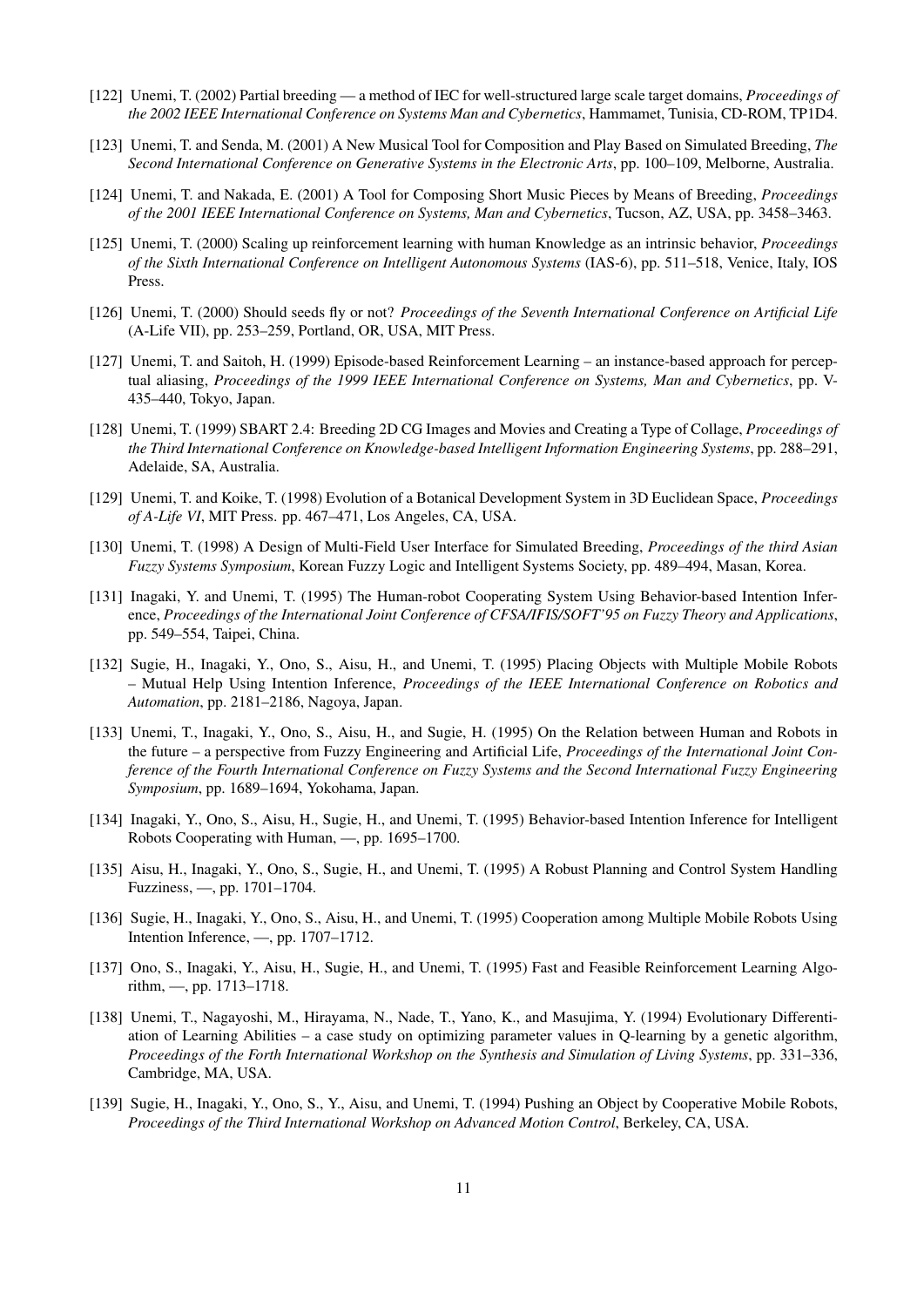- [140] Inagaki, Y., Aisu, H., Sugie, H., and Unemi, T. (1993) A Study of a Method for Intention Inference from Human's Behavior, *Proceedings of the IEEE International Workshop on Robot and Human Communication*, Tokyo, Japan.
- [141] Aisu, H., Sugie, H., Inagaki, Y., and Unemi, T. (1993) A Planning Architecture for Intelligent Robot: Fuzzy Memory-Based Reasoning for Real-time Planning/Control, *Proceedings of the International Conference on Industrial Electronics, Control and Instrumentation*, Lahaina, HI, USA.
- [142] Unemi, T. (1993) Collective Behavior of Reinforcement Learning Agents, *Proceedings of the 1993 IEEE/Nagoya University World Wise men/women Workshop on Learning and Adaptive System*, pp. 92–97, Nagoya, Japan.
- [143] Unemi, T. (1990) On Inductive Learning of Three Kinds of Data Structures, *Proceedings of the First International Workshop on Algorithmic Learning Theory*, pp. 120–133, Tokyo, Japan.

### Journal Articles

- [144] Unemi, T. (2018) A Challenge on Automated Generation of Abstract Images by Computational Aesthetics Measures, *Journal of Japanese Society for Artificial Intelligence*, Vol. 33, No. 6, pp. 727–734 (in Japanese).
- [145] Unemi, T. (2010) Interactive Media using Artificail Life, *Science Forum*, Tokyo Science University, pp. 15–20 (in Japanese)
- [146] Unemi, T. (2005) Applications of Simulated Breeding to CG and Music, and their User Interface Design, *Journal of the Society of Instrument and Control Engineers*, Vol. 44, No. 1, pp. 58–63 (in Japanese)
- [147] Unemi, T., Inagaki, Y., Ono, S., Aisu, H., and Sugie, H. (1999) A Design of Autonomous Mobile Robot Team That Works Together with Human – The Case at Laboratory for International Fuzzy Engineering Research, *Journal of the Society of Instrument and Control Engineers*, Vol. 38, No. 6, pp. 385–389 (in Japanese).
- [148] Takagi, H., Unemi, T., and Terano, T. (1998) Perspective on Interactive Evolutionary Computing, *Journal of Japanese Society for Artificial Intelligence*, Vol. 13, No. 5, pp. 692–703 (in Japanese).
- [149] Unemi, T. (1997) Researches on Artificial Life from a View Point of Polyagent, *Operations Research*, Vol. 42, No. 9, pp. 604–609 (in Japanese).
- [150] Unemi, T. (1995) A Distributed Robot System That Works Cooperatively with Human, *Journal of Japanese Society for Fuzzy Theory and Systems*, Vol. 7, No. 4, pp. 747–752 (in Japanese).
- [151] Unemi, T. (1995) Reinforcement Learning Method and Its Applications to Robot, *Journal of the Robotics Society of Japan*, Vol. 13, No. 1, pp. 51–56 (in Japanese).
- [152] Unemi, T. (1994) Simulating Evolution of a Simple Development System, *Journal of the Japan Society for Simulation Technology*, Vol. 13, No. 4, pp. 311–316 (in Japanese).
- [153] Unemi, T. (1994) Simulated Breeding to Create CG Images, *Computer Today*, No. 64, pp. 76–82 (in Japanese).
- [154] Unemi, T. (1994) Reinforcement Learning Method, *Journal of Japanese Society for Artificial Intelligence*, Vol. 9, No. 6, pp. 830–836 (in Japanese).
- [155] Unemi, T. (1994) Genetic Algorithms and Computer Graphics Art, *Journal of Japanese Society for Artificial Intelligence*, Vol. 9, No. 4, pp. 518–523 (in Japanese)
- [156] Unemi, T. (1993) Applications of Genetic Algorithms for Control, *Journal of the Society of Instrument and Control Engineers*, Vol. 32, No. 1, pp. 58–62 (in Japanese)
- [157] Unemi, T. (1987) Where AI and Programming Meet, *Journal of Japanese Society for Artificial Intelligence* (in Japanese)
- [158] Unemi, T. (1985) Foundations and Applications of Intelligent Engineering 3 Implementation of Knowledgebased System by Prolog, *Journal of the Society of Instrument and Control Engineers*, Vol. 24, No. 5, pp. 439–448 (in Japanese)
- [159] Unemi, T. (1982) Development of LISP1.9 on MELCOM-COSMO, *IPSJ Magazine "Jouho Shori"* (in Japanese)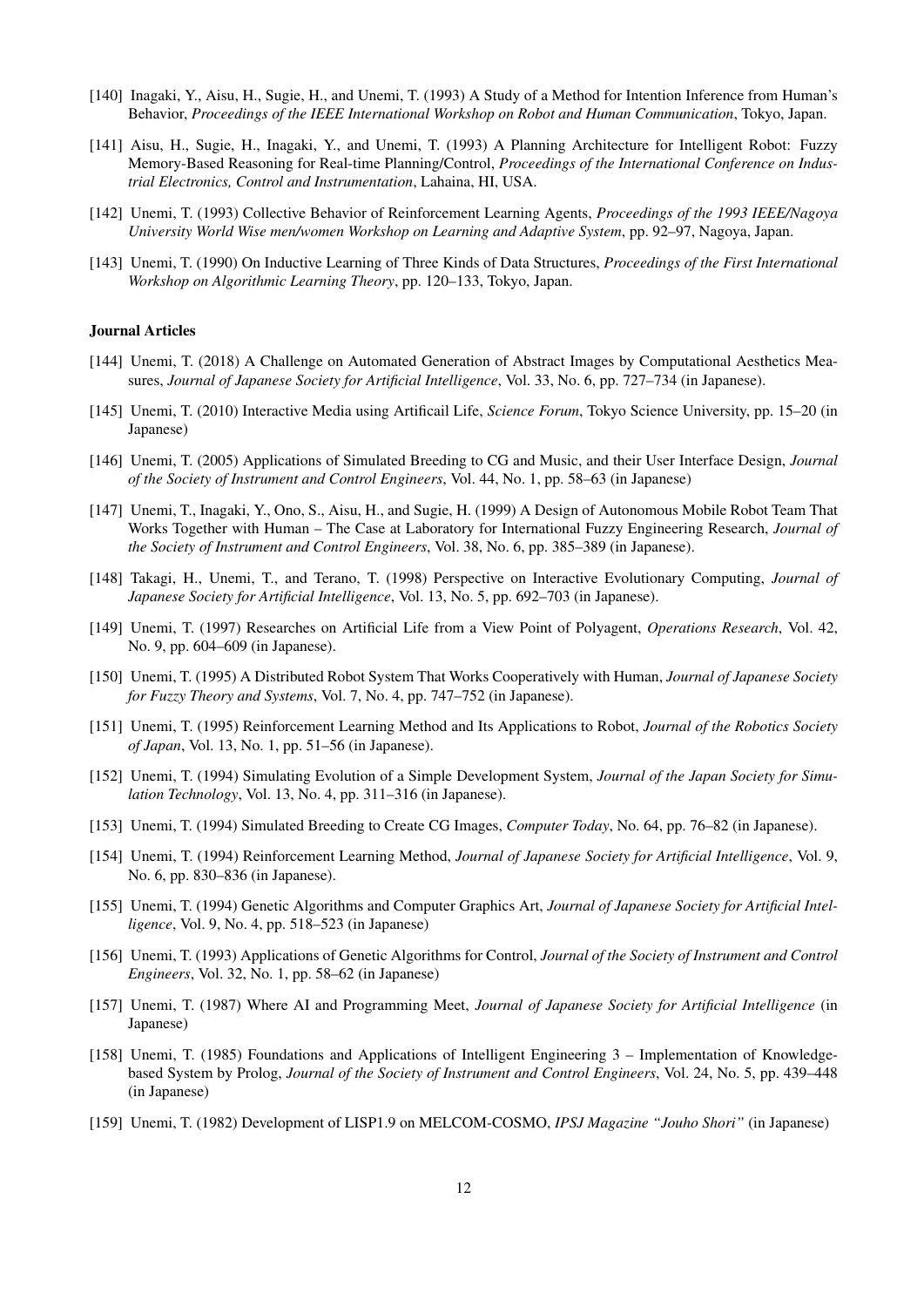#### Workshop & Technical Reports

- [160] Unemi, T. and Bisig, D. (2018) Browsing the Biographies in an Evolutionary Artificial Society, *Proceedings of the 6th Conference on Computation, Communication, Aesthetics & X*, pp. 212–214, July 11–13, Madrid, Spain.
- [161] Unemi, T. (2018) On the Evolutionary Effects of Social Suppression of Sexual Orientation by an Agent-based Simulation for Human Life As-It-Could-Be, *Late Breaking Abstract, ALIFE 2018*, July 23–27, Tokyo, Japan.
- [162] Unemi, T. (2017) Aesthetics, creativity, and the arts, for the computer by the computer toward the evolutionary art theory, *the 1st Symposium in Artificial Intelligence, Art and Aesthetics Exhibition*, November 12, in On'na-son, Okinawa, Japan.
- [163] Nawata, S. and Unemi, T. (2017) Toward a design of human-computer co-drawing system: preliminary experiments on effects of imitation and interference, *New Generation Human-Agent Interaction Workshop, in the 5th International Conference on Human-Agent Interaction*, October 17, in Bielefeld, Germany.
- [164] Matsumoto, H. and Unemi, T. (2017) A study on evolutionary dynamics of mating: appearance and distance, *Late-Breaking Abstracts Booklet of the 14th European Conference on Artificial Life*, pp. 11–12, September 7, in Lyon, France.
- [165] Unemi, T. and Bisig, D. (2017) Toward the Evolutionary Robotics to seek the origin of love and beauty, *Symposium on Building Bodies for Brains & Brains for Bodies*, the Human Brain Project at Campus Biotech, June 16, in Geneva, Switzerland.
- [166] Sakae, Y. and Unemi, T. (2017) A study of a font creation support system for brush style square letters, *44th SICE Symposium on Intelligent Systems*, A1-4, March 13–14, Tokyo, (in Japanese).
- [167] Unemi, T. (2016) Evolutionary Arts and Computational Creativity for Arts, *Japanese Cognitive Science Society, SIG DCC*, June 25, Kanazawa, (in Japanese).
- [168] Kume, M. and Unemi, T. (2015) Coloring Support System by Impression Words and Interactive Evolutionary Computation, *42nd SICE Symposium on Intelligent Systems*, E-03, March 17–18, in Kobe, (in Japanese).
- [169] Oda, K. and Unemi, T. (2015) Support of Movie Editing by Automated Splitting of the Scenes with Optical Flow, —, H-02, (in Japanese).
- [170] Tagawa, S. and Unemi, T. (2014) Proposal of Human-Computer Co-Drawing System to Inspect the Interaction, *Human-Agent Interaction Symposium 2014*, P-14, pp. 104–109, December 13–14, in Gifu, (in Japanese).
- [171] Takahashi, H. and Unemi, T. (2014) Extraction and Evaluation of Featuring Factors on Difficulty of Piano Play, *SICE Symposium on Systems and Information 2014*, GS2-1, pp. 42–45, November 21–23, Okayama, (in Japanese).
- [172] Unemi, T. (2014) An experiment on fully automated production of abstract animations by evolutionary computing and computational aesthetic measures, *the 28th Annual Conference of the Japanese Society for Artificial Intelligence*, May 12–15, Matsuyama, Japan, 2D1-4in (in Japanese).
- [173] Unemi, T. (2014) A Daily Automated Evolutionary Production of Abstract Animations, *the 8th International Workshop on Natural Computing*, one page abstract, March 18–19, Hiroshima, Japan, p. 57.
- [174] Shutsu, S. and Unemi, T. (2013) A Design of User Interface for Web Search Using a Dynamic 3D Visualization, *NICOGRAPH 2013*, November 8–9, Koshu-shi, Yamanashi, Japan, pp. 195–196 (in Japanese).
- [175] Tagawa, S. and Unemi, T. (2013) Toward a Collaborative Work between Human and Computer on Drawing, —, pp. 169–170 (in Japanese).
- [176] Unemi, T. (2013) Breeding on Site, one page abstract for demonstration, *Proceedings of the 4th International Conference on Computational Creativity*, June 12–14, Sydney, Australia, p. 227.
- [177] Unemi, T. (2013) A Fully Automatic Evolutionary Art, -, p. 228.
- [178] Shibuya, J. and Unemi, T. (2013) A fast algorithm for simulation of flocking behaviour in 3D space, *Art and Science Forum 2013*, Yokohama, Japan. (in Japanese).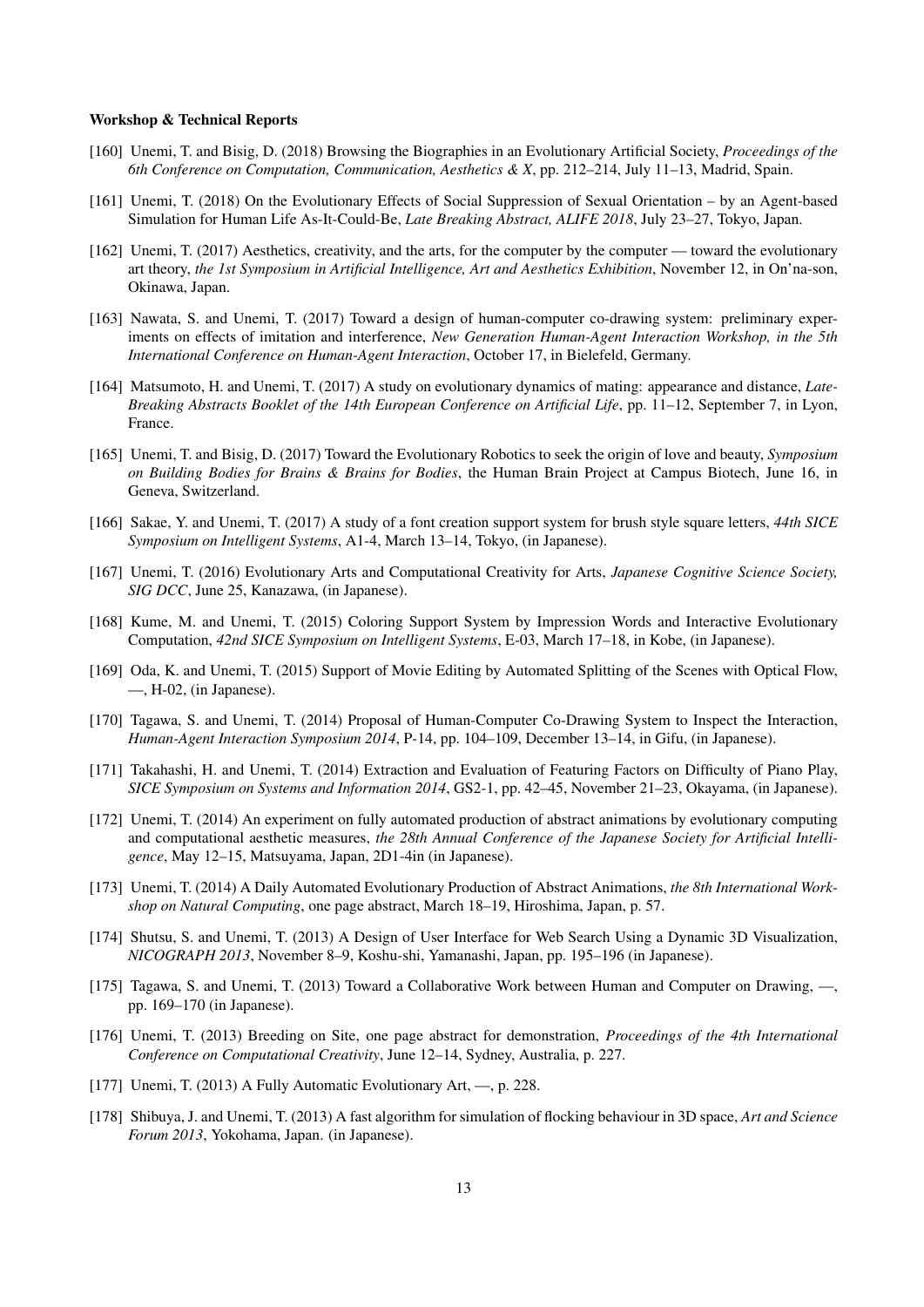- [179] Oku, M. and Unemi, T. (2013) A Design of timber synthesis support system based on Kansei information, (in Japanese).
- [180] Unemi, T. (2012) An automatic evolutionary art, Artist talk in *International Symposium on Electronic Arts*, September 22, Albuquerque, NM, USA.
- [181] Hara, T. and Unemi, T. (2012) A high-speed drawing method of the flock for video editing, *Art and Science Forum 2012*, Program Number 22, Nakano, Tokyo, Japan, (in Japanese).
- [182] Unemi, T. (2011) SBArt4 as Automatic Art and Live Performance Tool, *Evolutionary Computation Symposium*, pp. 44–47, Iwanuma, Miyagi, Japan, (in Japanese).
- [183] Unemi, T. (2011) Never Ending Evolutionary Movie real-time production of abstract animations by an evolutionary computation based on a computational aesthetic measures, *27th NICOGRAPH Autumn*, pp. 49–56, Tokyo, (in Japanese).
- [184] Unemi, T. (2011) SBArt4 Breeding and Evolving Abstract Images and Animations, Poster presentation in *International Symposium on Computational Aesthetics in Graphics, Visualization, and Imaging*, August 5-7, Vancouver, Canada.
- [185] Katoh, K. and Unemi, T. (2011) A study of efficient calculation by the optimal task allocation to computing devices, *The 38th Intelligent System Symposium*, Kobe, pp. 197–200 (in Japanese).
- [186] Abe, M. and Unemi, T. (2011) A study of seed dispersal on the simulation of environmental change by time, —, pp. 41–46 (in Japanese).
- [187] Unemi, T. (2011) Combining a simulated breeding for abstract animations and an evolutionary computing based on computational aesthetic measures, *The Sixth Workshop on Frontiers of Evolutionary Computation*, Japanese Society of Artificial Intelligence, Nagoya (in Japanese).
- [188] Tomimatsu, T. and Unemi, T. (2010) A Realtime Filter to Modify Real Images into a Style of Ink Painting, *26th NICOGRAPH Autumn*, Morioka, (in Japanese).
- [189] Unemi, T. (2010) SBArt4 Real-time Breeding of Abstract Animations, *The Fourth Workshop on Frontiers of Evolutionary Computation*, Japanese Society of Artificial Intelligence, Okayama (in Japanese).
- [190] Koyama, S. and Unemi, T. (2009) A Model and Simulation on Territorial Conflicts with Landscape, *The 36th Intelligent System Symposium*, Kyoto, pp. 149–154 (in Japanese).
- [191] Minoya, K. and Unemi, T. (2009) A Fundamental Study on the Evolutionary Acquisition of Planning Abilities, —, pp. 79–84 (in Japanese).
- [192] Minoya, K. and Unemi, T. (2008) On the Origin of Planning, *The 14th Emergent System Symposium*, Toyama (in Japanese).
- [193] Sasaki, T., Okada, I., and Unemi, T. (2007) Evolution of Collaboration in Public Goods Games with Probabilistic Participation, *The Ninth Symposium of Human Behavior and Evolution Society Japan*.
- [194] Sasaki, T., Okada, I., and Unemi, T. (2007) Evolution of Cooperation in Public Goods Games with Probabilistic Participation, *The Fourth Symposium on Theory of Mathematical Biology and Its Applications*, Research Institute for Mathematical Sciences, Kyoto University (in Japanese).
- [195] Sasaki, T., Okada, I., and Unemi, T. (2007) Public Goods Games with Probabilistic Participation: Evolutionary Dynamics and Spatial Effects, *4th International Conference on Mathematical Biology*, Wuyishan, Fujian, China, Abstract: p. 123.
- [196] Unemi, T. and Bisig, D. (2007) Flocking Messengers an online chat system via flocking agents, *the 34th Intelligent System Symposium*, Kyoto, pp. 291–296 (in Japanese).
- [197] Sasaki, T., Okada, I., and Unemi, T. (2007) An Analysis of Replicator Dynamics on Public Goods Games with Probabilistic Participation, —, pp. 143–148 (in Japanese).
- [198] Uemura, K. and Unemi, T. (2007) A Study of International Conflict by Multi-Agent Simulation, —, pp. 249–254 (in Japanese).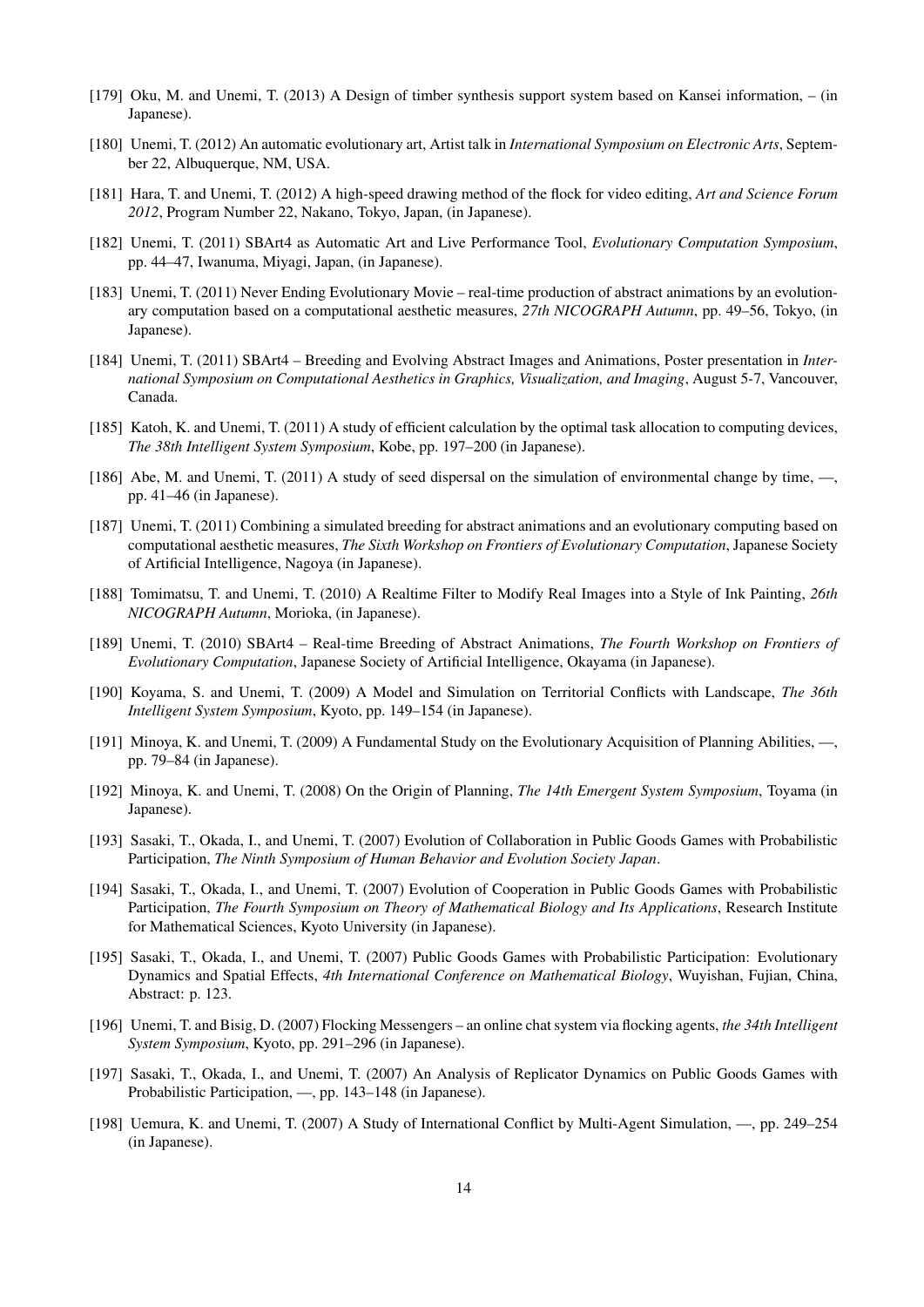- [199] Tohyama, T. and Unemi, T. (2007) A Study to Use CG Techniques of Fluid Phenomena for Interactive Art, —, pp. 337–340 (in Japanese).
- [200] Yamamoto, K. and Unemi, T. (2006) Structure Evaluation of Demand Network using a Multi-Agent System, *The 18th Autonomous Distributed Systems Symposium*, Society of Instrument and Control Engineers, pp. 1–4 (in Japanese).
- [201] Kawakita, M. and Unemi, T. (2006) Interaction between Artificial Life and Real Life in Visual Level Flocking Agents that Express Their Emotion, —, pp. 223–226 (in Japanese).
- [202] Unemi, T. and Bisig, D. (2005) Flocking Orchestra a challenge toward music by interaction between flocking agents and viewers, *The Eleventh Emergent Systems Symposium*, Society of Instrument and Control Engineers, pp. 94–95 (in Japanese).
- [203] Sasaki, T. and Unemi, T. (2005) Stability of International System and Domestic Conflict, —, pp. 155–158 (in Japanese).
- [204] Ono, R. and Unemi, T. (2005) Escaping from Premature Convergence in Genetic Programming Introduction of Sharing Function that Measures Distances between Tree-structured Genes, *The 32nd Intelligent Systems Symposium*, Society of Instrument and Control Engineers, pp. 211–216 (in Japanese).
- [205] Sasaki, T. and Unemi, T. (2005) Dynamics of International Borders Based on a Two-Layered Multi-Agent System, —, pp. 367–372 (in Japanese).
- [206] Takeda, F. and Unemi, T. (2004) A Study on Adaptive Traffic Signal Scheduling by Reinforcement Learning, *Annual Conference of System Integration Council*, Society of Instrument and Control Engineers, CD-ROM, 3G4-5 (in Japanese).
- [207] Unemi, T. and Bisig, D. (2004) Playing Music by Conducting Flocking Agents a study on a connection between Artificial Life and Real Life, *NICOGRAPH Spring Symposium*, Tokyo (in Japanese).
- [208] Ono, R. and Unemi, T. (2003) Prediction of Horse Race by a Fuzzy Genetic Programming, *Annual Conference of System and Information Council*, Society of Instrument and Control Engineers, pp. 161–166 (in Japanese).
- [209] Unemi, T. and Mizuno, K. (2003) A Color Arrangement Support System utilizing Simulated Breeding, —, pp. 167– 160 (in Japanese).
- [210] Unemi, T. and Mizuno, K. (2003) Exploring multiple colour spaces by an IEC technique, *Workshop on Interactive Evolutionary Search and Exploration Systems* in GECCO-2003, Chicago, IL, USA.
- [211] Kaneko, Y., Unemi, T., and Takahashi, I. (2003) A Study on Inter-organization Conflict based on a Poly-Agent System, *The 28th System Engineering Symposium*, Society of Instrument and Control Engineers, pp. 7–12 (in Japanese).
- [212] Unemi, T. (2002) A design of genetic encoding for breeding short musical pieces, *Workshop on Artificial Life Models for Musical Applications II*, Sydney, Australia, pp. 25–29.
- [213] Kaneko, Y., Unemi, T., Takahashi, I. (2002) Dynamics of Two-Layered Organization in Poly-Agent System, *Annual Conference of System and Information Council*, Society of Instrument and Control Engineers, Yokohama, pp. 213– 218 (in Japanese).
- [214] Hamano, T., Unemi, T., Takahashi, I. (2002) A Study on Dilemma in Public Goods by a Multi-Agent-based Artificial Society Model, —, pp. 219–222 (in Japanese).
- [215] Senda, M. and Unemi, T. (2002) A Study of Composition Support System by Simulated Breeding An Extension for Multiple Part, *40th Regular Meeting of Special Interest Group on Music and Computer*, Information Processing Society Japan, pp. 133–138 (in Japanese).
- [216] Tokuoka, K, and Unemi, T. (2002) Modeling an Autonomous Reinforcement System, *14th Autonomous Distributed Systems Symposium*, Society of Instrument and Control Engineers, pp. 283–286 (in Japanese).
- [217] Kasahara, N., Unemi, T., and Atsumi, M. (2001) A Study of Traffic Signal Scheduling by a Reinforcement Learning Method, *Annual Conference of System Integration Council*, Society of Instrument and Control Engineers (in Japanese).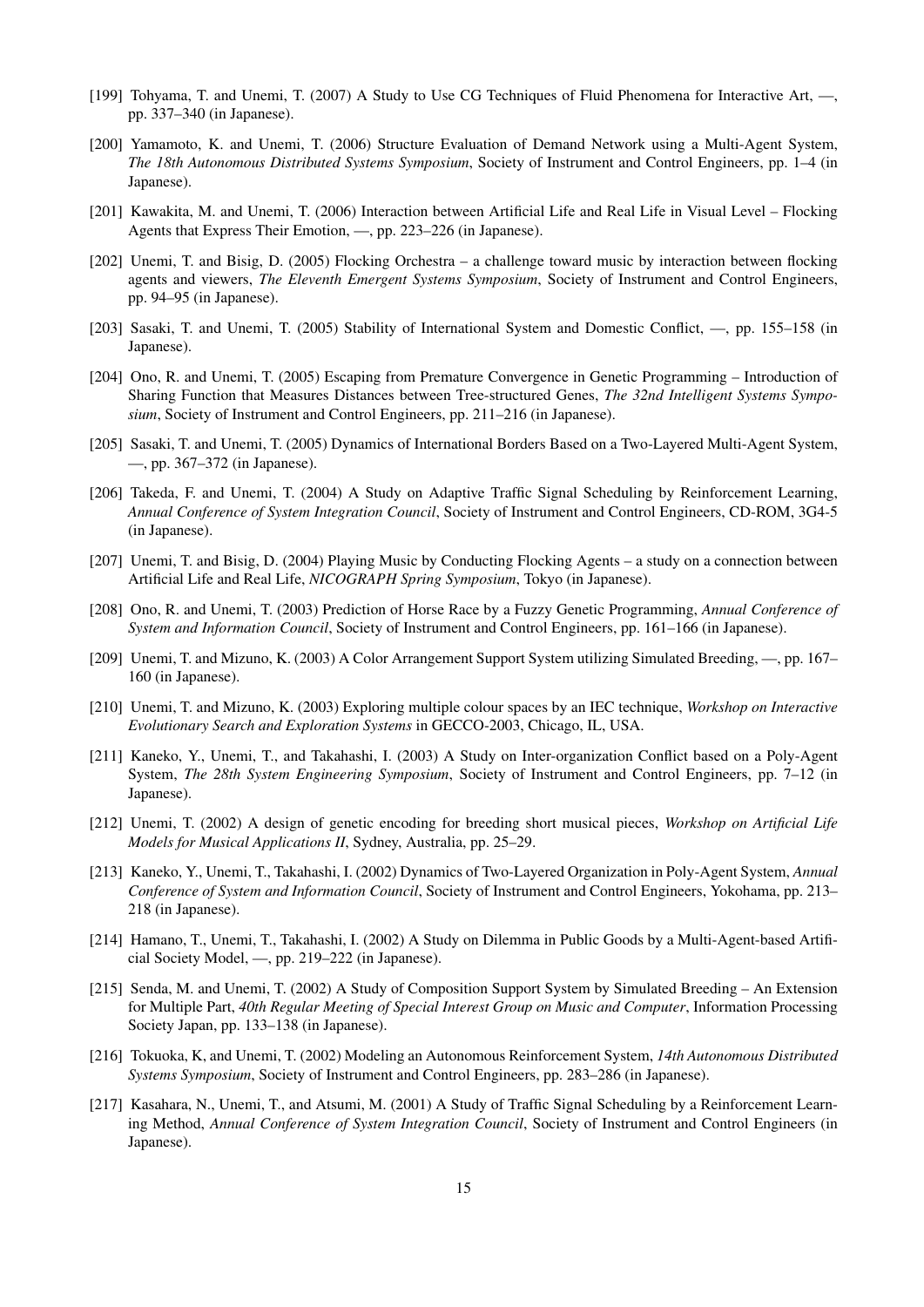- [218] Mizuno, N. and Unemi, T. (2001) Graphic Design Support for Title String by Simulated Breeding, *Annual Conference of System and Information Council*, Society of Instrument and Control Engineers, pp. 349–352 (in Japanese).
- [219] Unemi, T. (2001) Artistic Applications of Evolutionary Computation, *SIG-AI 2001-10*, The Institute of Electronics, Information and Communication Engineers, pp. 71–78.
- [220] Nakada, E. and Unemi, T. (2001) A Study of Music Composition Support System utilizing Simulated Breeding, *The 28th Intelligent Systems Symposium*, Society of Instrument and Control Engineers, pp. 141–146 (in Japanese).
- [221] Unemi, T. (2000) A method to embed human knowledge to reinforcement learning method, *Proceedings of the Second International Conference on Formal Methods and Intelligent Techniques in Control, Decision making, Multimedia and Robotics*, Warsaw, Poland, Polish-Japanese Institute of Information Technology, pp. 204–217.
- [222] Unemi, T. (2000) SBART 2.4: an IEC Tool for Creating 2D Images, Movies, and Collage, *Genetic and Evolutionary Computation Conference Workshop Program*, Las Vegas, NV, USA, pp. 21-23.
- [223] Unemi, T. (1999) Speciation by Migration, *SICE System and Information Symposium 1999*, pp. 261–266 (in Japanese).
- [224] Unemi, T. (1999) A Support System to Create Collage by Simulated Breeding Method, *The 11th Annual Conference of Japanese Association Simulation and Gaming*, pp. 110–113 (in Japanese).
- [225] Unemi, T. (1999) Reviewing A-Life Researches, *ALIREN + ALIST Joint Workshop*, (in Japanese).
- [226] Saitoh, H. and Unemi, T. (1999) An Approach to Hidden Markovian Problem by an Episode-based Reinforcement Learning Method (2), *the 26th Intelligent System Symposium, SICE*, pp. 115–120 (in Japanese).
- [227] Ookawa, T. and Unemi, T. (1999) A Genetic Algorithm with Speciation and its Application to Cooperative Problem Solving, *the 26th Intelligent System Symposium, SICE*, pp. 151–156 (in Japanese).
- [228] Ookawa, T. and Unemi, T. (1998) A Evolutionary Computing by a Local Mating with Geographical Evironmental Change, *SICE System / Information Joint Symposium*, pp. 11–14 (in Japanese).
- [229] Saitoh, H. and Unemi, T. (1998) An Approach to Hidden Markovian Problem by an Episode-based Reinforcement Learning Method, *SICE System / Information Joint Symposium*, pp. 163–168 (in Japanese).
- [230] Unemi, T. (1998) A Study on Botanical Evolutionary Development System in 3D Euclidean Space (2), *SICE System / Information Joint Symposium*, pp. 175–180 (in Japanese).
- [231] Unemi, T. and Koike, T. (1998) Study on Botanical Evolutionary Development System in 3D Euclidean Space, *SICE the Forth Emergent System Symposium*, Poster.
- [232] Unemi, T. (1998) A User Interface for Simulated Breeding using Multi-field, *Workshop on Interactive Evolutionary Computing*, pp. 42–46 (in Japanese).
- [233] Koike, T. and Unemi, T. (1998) An Approach toward Morphological Diversity in an Evolutionary Development System, *Tenth SICE Symposium on Decentralized Autonomous Systems*, pp. 325–330 (in Japanese).
- [234] Saitoh, H., Ookawa, T., and Unemi, T. (1997) A Testbed to Evaluate Adaptive Methods to Acquiring Teamwork Strategies, *SICE System / Information Joint Symposium*, pp. 7–10 (in Japanese).
- [235] Ookawa, T., Saitoh, H., and Unemi, T. (1997) Evolutionary Acquisition of Cooperative Strategies by Local Mating – using NMFS, *SICE System / Information Joint Symposium*, pp. 11–14 (in Japanese).
- [236] Unemi, T. (1997) Local Mating Strategies for Self-evolvable Autonomous Mobile Robot Team, *SICE System / Information Joint Symposium*, pp. 77–82 (in Japanese).
- [237] Unemi, T. and Nagayoshi, M. (1997) Evolution of Learning Robot Team via Local Mating Strategy, *Fourth European Conference on Artificial Life*, Poster Session, Brighton UK, July 28-31.
- [238] Unemi, T. (1997) Toward On-Line Evolution for Distributed Robot System, *ICGA-97 Workshop On Evolutionary Robotics*, Michigan State Univ. July 22.
- [239] Unemi, T. and Nagayoshi, M. (1997) An Analysis of Species Differentiation on Evolutionary Robot Team, *Ninth SICE Symposium on Decentralized Autonomous Systems*, pp. 135–140 (in Japanese).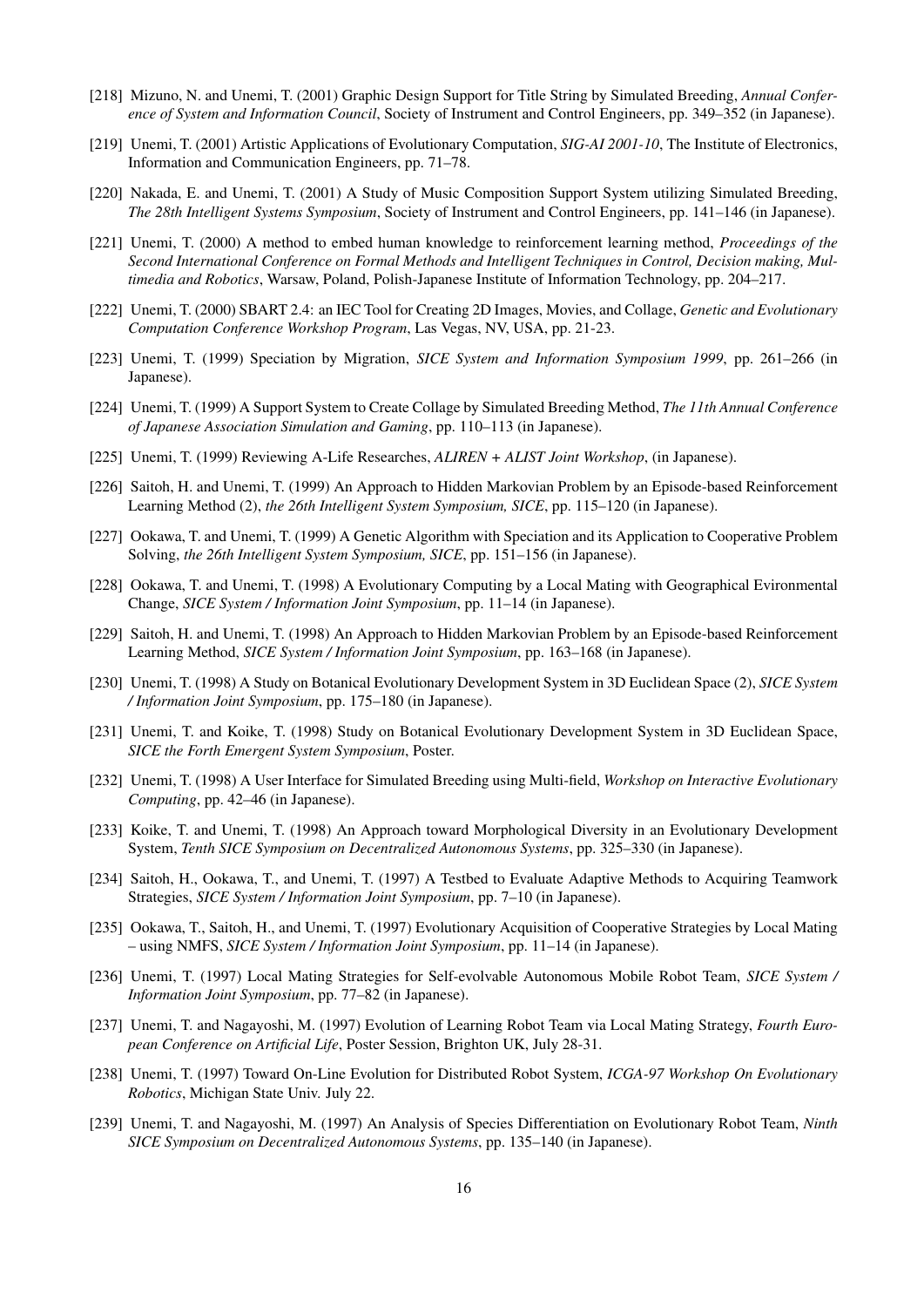- [240] Unemi, T. and Nagayoshi, M. (1996) Evolution of Reinforcement Learning Agents toward a feasible design of evolvable robot team, *ICMAS 96 Workshop on learning, interactions and organizations in multiagent environment*.
- [241] Nagayoshi, M. and Unemi, T. (1996) On a Design of Life Cycle for Evolutionary Robot Group, *SICE System / Information Joint Symposium*, pp. 87–92 (in Japanese).
- [242] Unemi, T. (1996) Evolution of Reinforcement Learning Agents, *the Second Emergent System Symposium*, pp. 42– 47 (in Japanese).
- [243] Unemi, T. (1996) Emergent Learning and Evolution of Behavior, *SICE 35th Annual Conference* (in Japanese).
- [244] Unemi, T. (1996) IBQL: an Instance-based Q-Learning, *12th Fuzzy System Symposium*, pp. 887–890 (in Japanese).
- [245] Unemi, T. (1996) Human-Robot System and Artificial Life, *the First Conference on JSME Robotics and Mechatronics Symposia*, pp. 181–184 (in Japanese).
- [246] Nagayoshi, M. and Unemi, T. (1996) Toward Designing a Group of Autonomous Mobile Robots that Evolve, *SICE the 23th Intelligent System Symposium*, pp. 41–46 (in Japanese).
- [247] Koike, T., Nagayoshi, M., and Unemi, T. (1996) Evolution of Simple Growth System with Metabolism and Environmental Restraint, *SICE the 23th Intelligent System Symposium*, pp. 63–68 (in Japanese).
- [248] Unemi, T. (1995) Genetic Algorithms and Simulated Breeding, *the Third Workshop on Instrument and Information Analysis, National Institute of Agro-Environmental Sciences*, pp. 1–8 (in Japanese).
- [249] Yano, K., Hirayama, N., Masujima, Y., and Unemi, T. (1995) Order Emergence on a Road Traffic System by Reinforcement Learning Agents, *Sixth SICE Symposium on Decentralized Autonomous Systems*, pp. 297–300 (in Japanese).
- [250] Unemi, T. and Inagaki, Y. (1994) Symbiotic Robot Systems in Human Society by Arrangement of Desks as an Example Task, *the 37th Japanese Joint Conference on Automatic Control*, pp. 23–26 (in Japanese).
- [251] Ono, S., Inagaki, Y., Aisu, H., Sugie, H., and Unemi, T. (1994) A Study of Fast and Feasible Reinforcement Learing Algorithms for Fuzzy Environment, *SICE the 20th Intelligent System Symposium*, pp. 201–205 (in Japanese).
- [252] Aisu, H., Inagaki, Y., Ono, S., Sugie, H., and Unemi, T. (1994) Human-Robot Cooperative Works by Fuzzy Planning, *Tenth Fuzzy System Symposium*, pp. 503–506 (in Japanese).
- [253] Nagayoshi, M., Hirayama, N., Masujima, Y., Yano, K., Nade, T., and Unemi, T. (1994) A Study on Evolution of Intrinsic Exploration Strategy in a Reinforcement Learning Method, *SICE the 19th Intelligent System Symposium*, pp. 7–10 (in Japanese).
- [254] Hirayama, N., Yano, K., Nagayoshi, M., Nade, T., Masujima, Y., and Unemi, T. (1994) On Relation between Evolutionary and Leaning Adaptation, *SICE the 19th Intelligent System Symposium*, pp. 41–46 (in Japanese).
- [255] Nade, T., Nagayoshi, M., Hirayama, N., Masujima, Y., Yano, K., and Unemi, T. (1994) A Simple development System on 3D Euclidean Space and Its Evolution, *IPSJ SIG-AI*, Vol. 94, No. 20, pp. 25–30 (in Japanese).
- [256] Unemi, T. (1992) A-Life and Animats are Interesting, *IPSJ SIG-AI*, Vol. 92, No. 51, 92-AI-83-1-3, pp. 7–8 (in Japanese).
- [257] Unemi, T. (1992) A Food Seeker Based on an Instance-based Reinforcement Learning Method, Demonstration in *the Third International Workshop on Artificial Life*, Santa Fe, NM.
- [258] Ogura, H., Shōnō, H., Unemi, T., and Yoshitani, Y. (1992) A Design of Programming Environment for Classifier System, *SICE the 15th Intelligent System Symposium*, pp. 13–18 (in Japanese).
- [259] Koike, A., Unemi, T., and Yoshitani, Y. (1992) Control of a Delayed System Using a Genetic Algorithm, *SICE the 15th Intelligent System Symposium*, pp. 7–12 (in Japanese).
- [260] Unemi, T., Uekou, Y., Koike, A., and Yoshitani, Y. (1992) A Learning Control of an Unstable System and a Delayed System by an Instance-based Learning, *SICE the 15th Intelligent System Symposium*, pp. 187–192 (in Japanese).
- [261] Koike, A., Ogura, H., Unemi, T., and Yoshitani, Y. (1991) A Control Method for an Unstable System by a Genetic Algorithm, *SICE the 14th Intelligent System Symposium*, pp. 169–175 (in Japanese).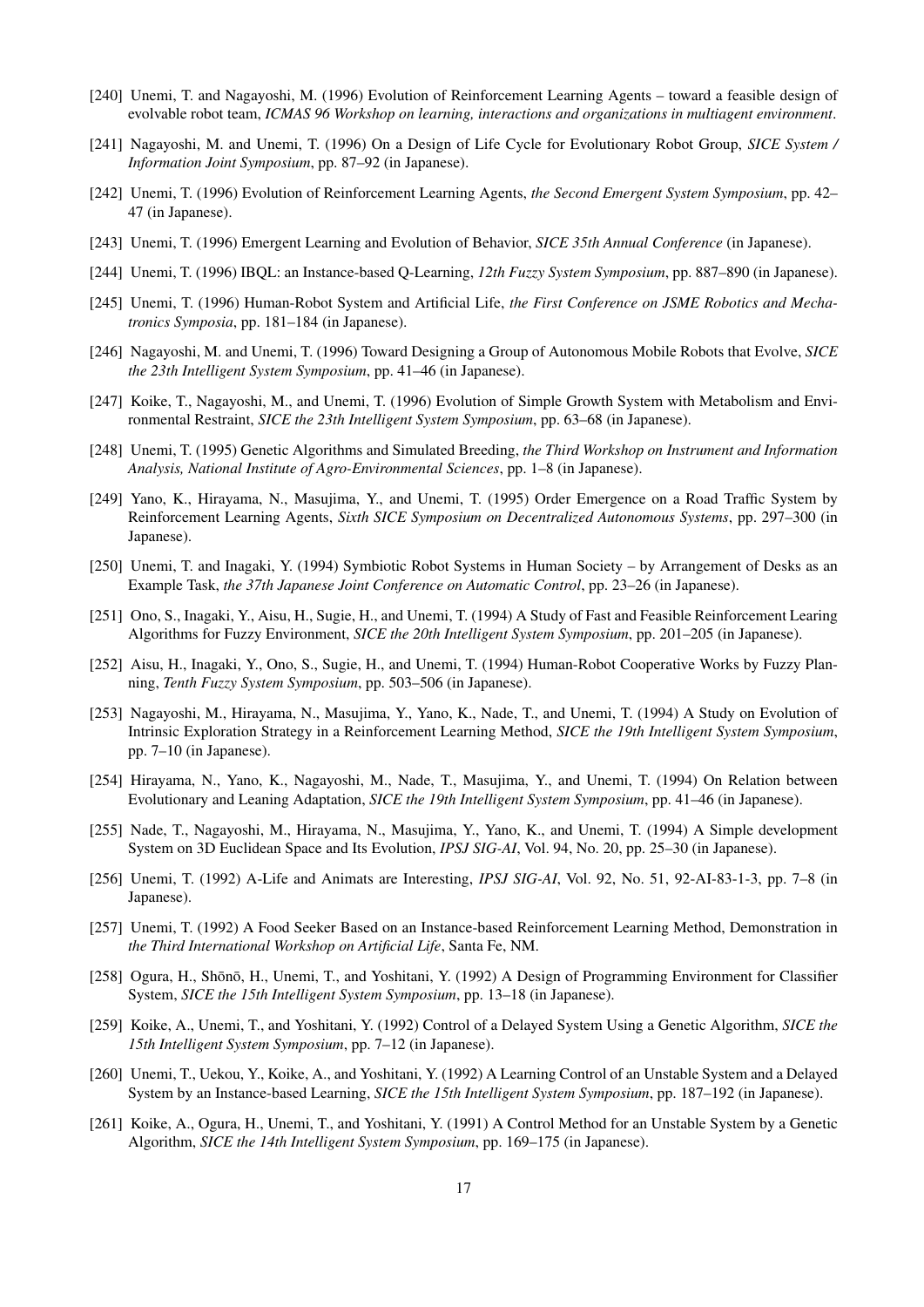- [262] Unemi, T., Koike, A., and Yoshitani, Y. (1991) A Learning Control of an Unstable System by an Instance-based Reinforcement Learning Method, *SICE the 14th Intelligent System Symposium*, pp. 381–386 (in Japanese).
- [263] Unemi, T. (1991) Instance-based Reinforcement Learning Method, *IPSJ SIG-AI*, Vol. 91, No. 75, 91-AI-78-9 (in Japanese).
- [264] Unemi, T. (1991) Parallelism / Decentralization / Cooperation are Necessary for A-Life, *IPSJ SIG-AI*, Vol. 91, No. 62, pp. 181–182 (in Japanese).
- [265] Unemi, T. (1991) On Embedding an Inductive Learning Schema into a Memory-based Learning System, *IPSJ SIG-AI*, Vol. 91, No. 42, 91-AI-76-7 (in Japanese).
- [266] Unemi, T. (1991) A Memory-based Learning of Discrete Time Sequences and its Application to a Simulation of Environmental Adaptation, *Workshop on Learning '91*, in Teine, Hokkaido, pp. 68–79 (in Japanese). ¯
- [267] Hayase, Y., Unemi, T., and Kawada, S. (1991) A Chunking Mechanism to Adapt to an Environment, *IPSJ SIG-AI*, Vol. 91, No. 3, 91-AI-74-4, pp. 29–38 (in Japanese).
- [268] Ohsuga, A., Unemi, T., Ejima, T., and Miyahara, M. (1990) On Understanding the Order of Actions, *IEICE NLC90- 20* (in Japanese).
- [269] Ogura, H. and Unemi, T. (1990) On Memory Management Algorithms for Rote Learning by Machine, *IPSJ SIG-AI*, Vol. 90, No. 70, 90-AI-72-3 (in Japanese).
- [270] Unemi, T. (1990) No Intelligence Without Environment, *IPSJ SIG-AI*, Vol. 90, No. 57, 90-AI-71-1-6, pp. 13–14 (in Japanese).
- [271] Unemi, T. (1990) A Computational Model of Adaptive Mechanism Based on Prediction and Reflection, *the Seventh Annual Conference of Japanese Cognitive Science Society*, pp. 62–63 (in Japanese).
- [272] Unemi, T. (1990) A Rote Learning Mechanism for Time-sequence Based on Prediction and Reflection, *IPSJ SIG-AI*, Vol. 90, No. 32, 90-AI-70-4 (in Japanese).
- [273] Ohsuga, A, Unemi, T., and Ejima, T. (1990) On Understanding Action Order from Japanese Sentences, *IEICE Annual Conference, Spring '99*, D-85 (in Japanese).
- [274] Unemi, T. (1990) A Simulation of Environmental Adaptation by Rote Learning of Sequences, *SICE the 11th Knowledge and Intelligent System Symposium*, pp. 151–156 (in Japanese).
- [275] Hayase, Y. and Unemi, T. (1990) Adaptive Revision of Abstraction Level for Representation Unit in Sequence Learning, *Workshop on Learning '90*, in Teine, Hokkaidō, pp. 104–111 (in Japanese).
- [276] Unemi, T. (1990) A Rote Learning of Discrete Time Sequences and its Application to a Simulation of Environmental Adaptation, *Workshop on Learning '90*, in Teine, Hokkaidō, pp. 112–120 (in Japanese).
- [277] Unemi, T. (1989) A Taxonomy of Learning Research, *IPSJ Symposium on Learning Paradigm and Application*, pp. 79–88 (in Japanese).
- [278] Unemi, T. (1989) A Rote Learning Mechanism for Discrete Time Sequence and Its Application for a Testbed, *IPSJ SIG-AI*, Vol. 89, No. 91, 89-AI-67-4 (in Japanese).
- [279] Nakano, K., Watanabe, M., Kurita, K., Unemi, T., and Miyake, J. (1989) A Case Study on Comparison between Menu and DMI User Interfaces, *IEICE SIG ME & Bio-cybernetics*, (in Japanese).
- [280] Unemi, T. (1989) A Memory-based Learning for Discrete Time Sequences, *Workshop on Learning '89*, in Teine, Hokkaidō, pp. 1–4 (in Japanese).
- [281] Unemi, T. (1988) A Rote Learning of Discrete Time Sequences, *SICE the Eighth Knowledge Engineering Symposium*, pp. 47–50 (in Japanese).
- [282] Unemi, T. (1988) Amalgamation between Signals and Symbols by Abstraction Links, *the Fifth Annual Conference of Japanese Cognitive Science Society*, p. 50–51 (in Japanese).
- [283] Unemi, T. (1988) Again, Research of Learning to Considering Human Beings toward a learning model of individual, *Workshop on Learning '88*, in Teine, Hokkaidō, pp. 70–79 (in Japanese).